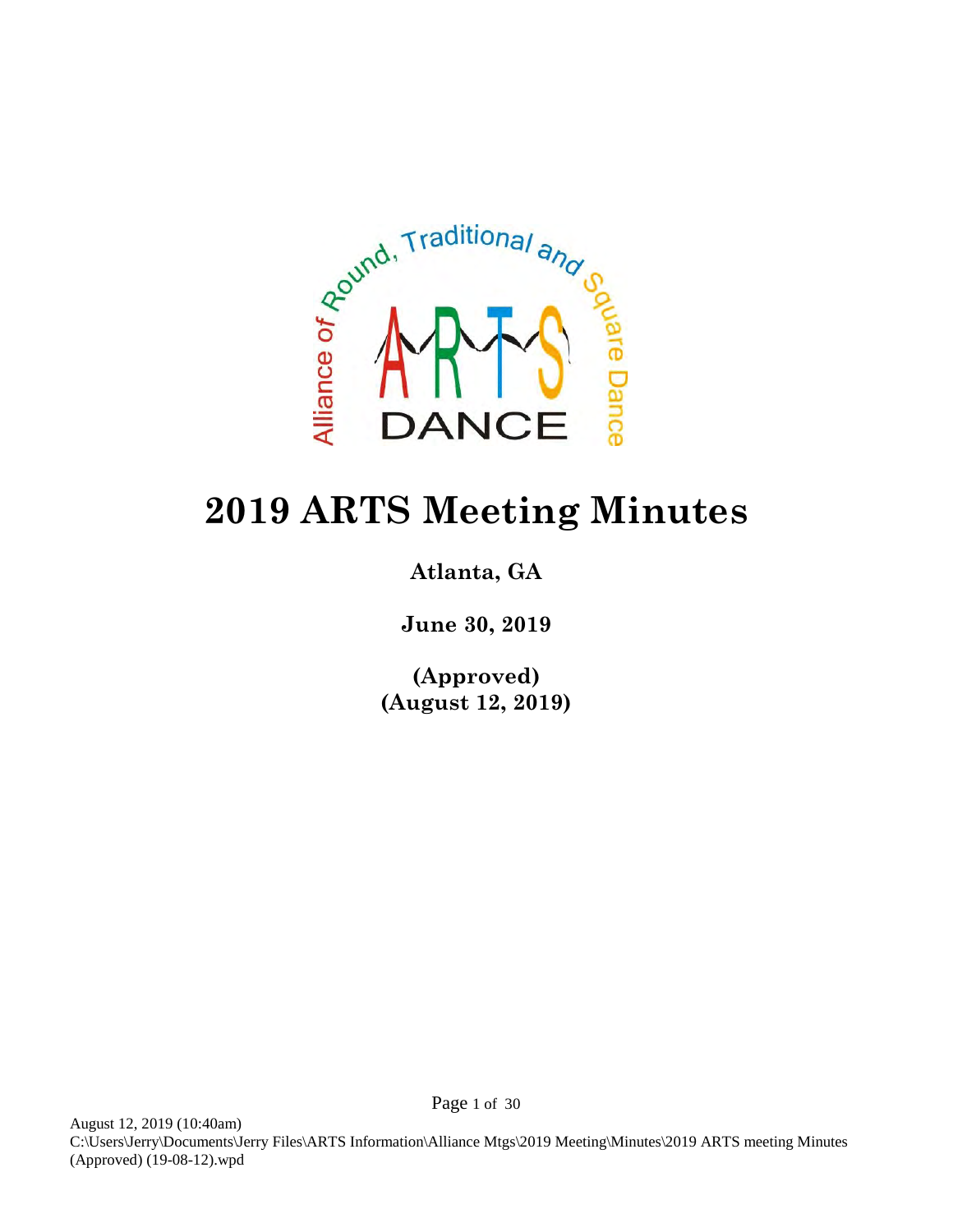#### 2019 ARTS MEETING MINUTES Atlanta, GA June 30, 2019 (Approved - August 12, 2019)

#### CALL TO ORDER -

Meeting called to order at 9:06 AM AM on Sunday, June 30, 2019, by ARTS Chair Butch Hayes.

#### GOVERNING BOARD MEMBERS -

The following organizations have agreed to support The ARTS:

All Join Hands (AJH), CALLERLAB, CONTRALAB, International Association of Gay Square Dance Clubs (IAGSDC), National Square Dance Campers Association (NSDCA), National Executive Committee (NEC), ROUNDALAB, Single Square Dancers USA (SSDUSA), USAWest Policy Board, and United Square Dancers of America (USDA)

#### ROLL CALL -

Governing Board Representatives - The following Voting Members representing Governing Board Members were present

CALLERLAB - Dana Schirmer (Filling in for Betsy Gotta) NEC - Butch Hayes NSDCA – Barbara Connelly ROUNDALAB - Erin Byars SSDUSA - Ron Holland (Filling In for Arbell Thompson) USAWest - Jim Maczko USDA - Jim Weber

The following Board Members were not present: All Join Hands - Gordon Macaw CONTRALAB - Cathy Smith IAGSDC – Gordon Macaw

#### ARTS Officers -

The following ARTS Officers were present: Chair - Butch Hayes Treasurer - Edythe Weber Secretary - Jim & Judy Taylor Executive Director, Jerry Reed

The following ARTS Officers were not present: Vice Chair - Arbell Thompson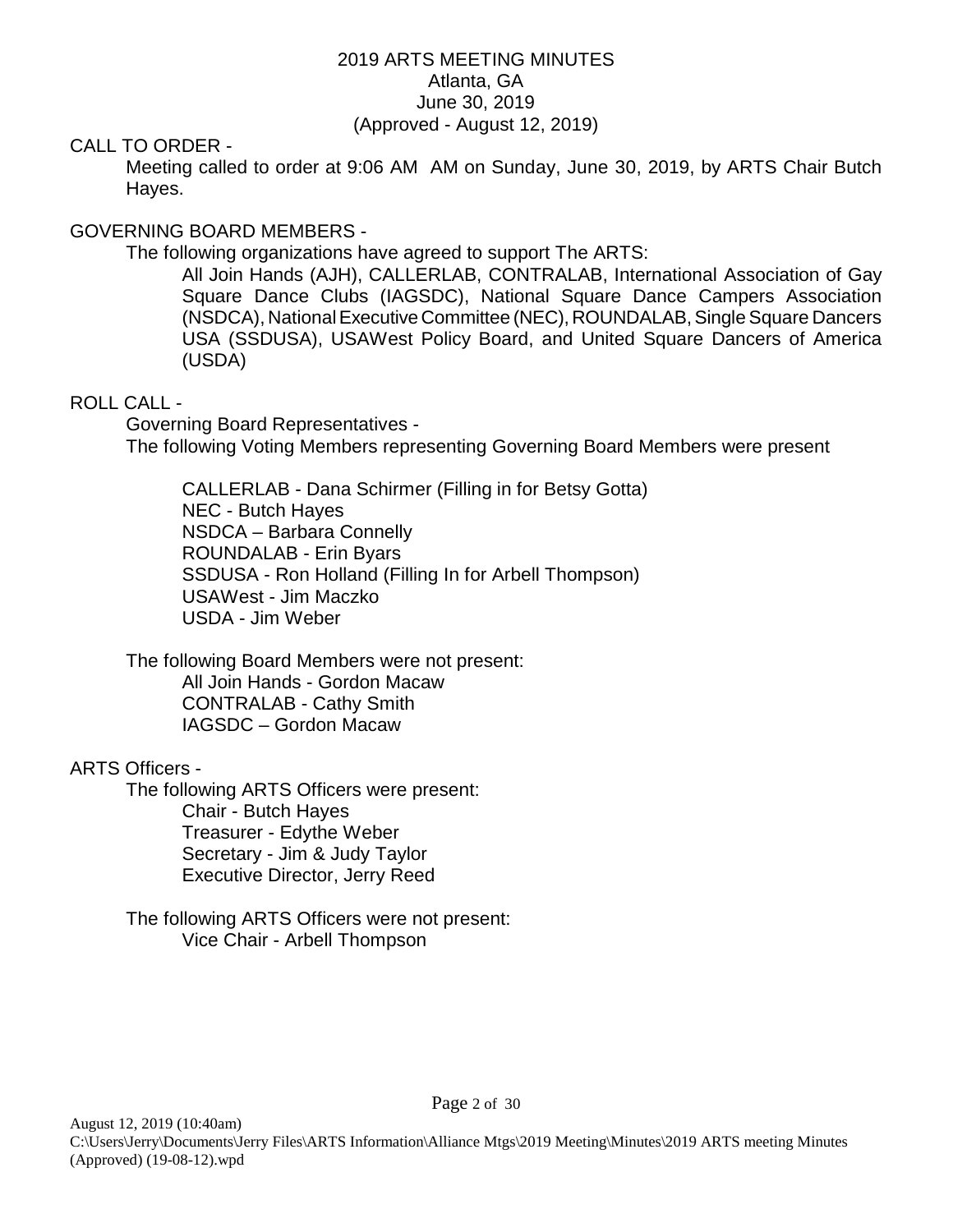## GUESTS -

Chair Butch Hayes asked guests to introduce themselves:

The following guests attended: Louis Friedlander - NEC Ed & Linda Willis, USDA - Central Region VP Michael Streby

## WELCOME REMARKS -

Chair Butch Hayes welcomed everyone to the meeting and thanked them for attending.

#### AGENDA CHANGES/APPROVAL

Prior to approval of the agenda, Chair Butch Hayes asked if there were any additions, deletions, or changes to the printed agenda; there being none the following MOTION was approved:

*MOTION: Be it resolved that the agenda be accepted as written. (MSC)*

#### MISCELLANEOUS REPORTS –

#### Donations -

Discussion of donations during the **2011 ARTS meeting** resulted in the following MOTION which is included here for historical purposes ONLY:

*MOTION: Be It Resolved That: All donations and Membership payments will be acknowledged by a letter on ARTS letterhead and signed by either the Chairman or the Executive Director. (MSC*)

The following donation was received July 1, 2018 and June1, 2019:

| Name       | Amount | <b>Purpose</b>              | Thank You Ltr Sent? |  |  |
|------------|--------|-----------------------------|---------------------|--|--|
| <b>NEC</b> | \$500  | <b>ARTS Operating Funds</b> | YES                 |  |  |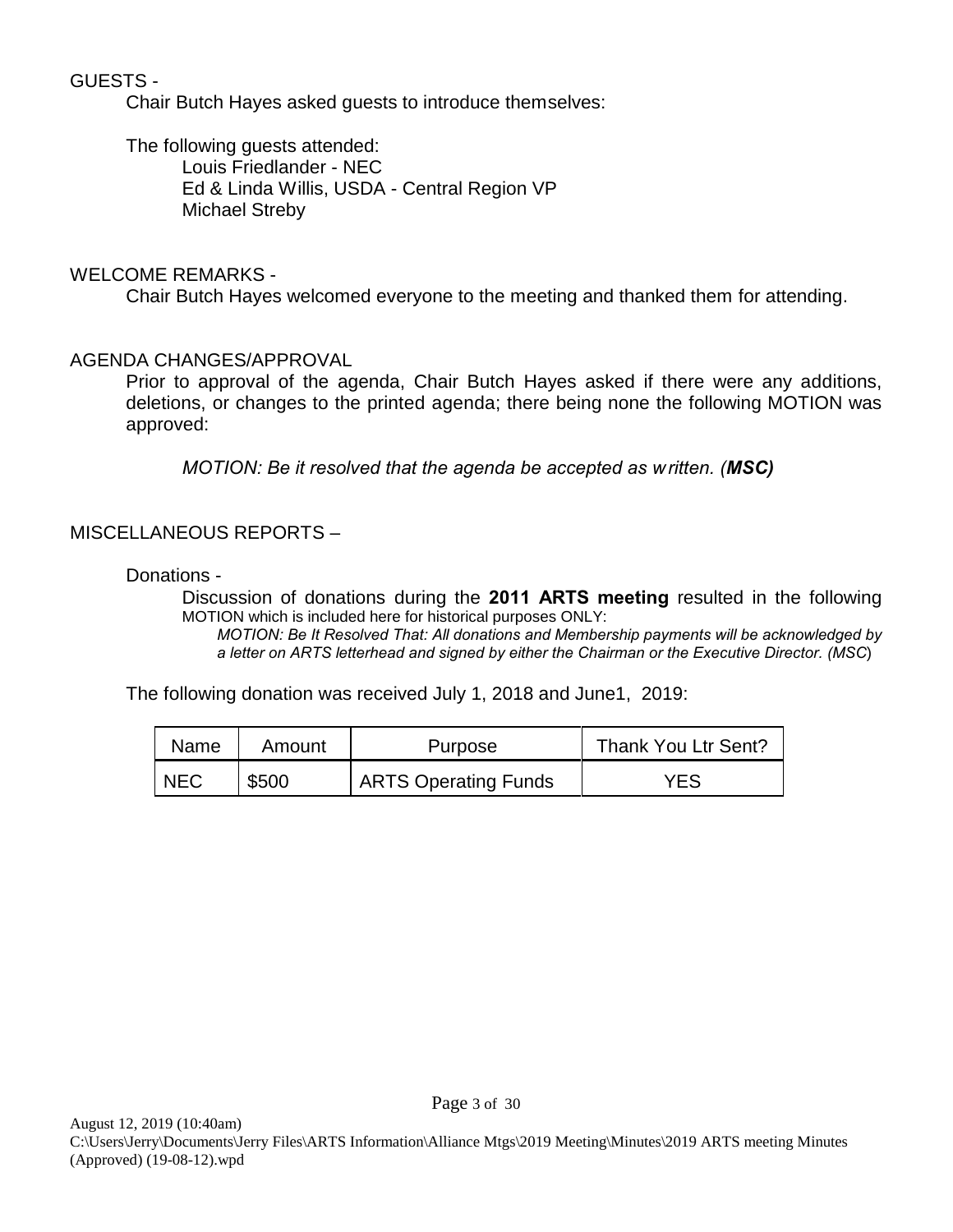#### Treasurer Reports – (Attachment 1) (Draft 2 - July 20, 2019)

Edythe Weber, Treasurer, provided the financial report including Income & Expenses for the period June 30, 2018 through June 30, 2019. See information below and Attachment 1 for details:

TOTAL FUNDS AVAILABLE AS OF JUNE 30, 2018 (As reported during 2018 meeting) = **\$15,866.31** (\$10,609.14 in CDs &\$ 5,257.17 in checking account) Beginning Balance (July 7, 2018) \$3,398.84 \$1,557.75 designated for re-Imaging \$1,841.09 designated general funds Income: Transfer from CD \$10,625.61 (2018 = \$0.00) Donations - Re-imaging Project - \$1,278.15 (2018 = \$125.00)  $$100$  Club -  $$400.00$   $(2018 = $200.00)$ Legacies & Bequests  $$ 100.00$   $(2018 = $0.00)$ Governing Board - \$1,500.00 (2018 = \$1,500.00) Donations (Other) - \$ 700.00 (2018 = \$1,000.00) TOTAL DONATIONS - \$3,978.15 (2018= \$2,825.00) Dues - Associate Dues - \$ 200.00 (2018 = \$100.00) Individual Dues - \$ 250.00 (2018 = \$225.00) TOTAL DUES - \$ 450.00 (2018 = \$325.00) Fund Raising - AmazonSmile Program - \$ 61.37 (2018 = \$53.64) Add-A-Buck -  $$ 28.00$   $(2018 = $60.00)$ <br>TOTAL FUND RAISING -  $$ 89.37$   $(2018 = $113.64)$ TOTAL FUND RAISING - \$ 89.37 (2018 = \$113.64)<br>TechSoup - \$ 231.00 (2018 = \$0.00) TechSoup - \$ 231.00 (2018 = \$0.00) **TOTAL INCOME - \$15,374.13 (2018 = \$3,263.64)** Expenses: Executive Director - \$1,200.00 (2018 = \$1,200.00) TechSoup Order - \$ 316.00 (2018 =\$18.00) Advertising -  $$ 575.00$  (2018 = \$575.00) Grant Funds -  $$ 200.00$   $(2018 = $92.50)$ Internet&Web Related Exp - \$ 229.00 (2018 =\$229.05) Miscellaneous Expenses - \$ 63.19 (2018 =\$0.00) Printing & Reproduction - \$ 417.96 (2018 =\$0.00) **TOTAL EXPENSES - \$3,001.20 (2018 = \$2,114,55)**

**TOTAL FUNDS AVAILABLE -**

**Checking Account Balance (June 30, 2019) \$17,630.10) \$3,583.90 designated for Re-Imaging \$14,046.20 designated general funds**

 $(June 30, 2018 = $15,866.31)$  $(June 30, 2017 = $14,683.45)$ (June 30, 2016 = \$12,804.94) (June 30, 2015 = \$14,387.88)

#### **GAIN or LOSS -**

**This year (2018/2019) Gain = \$1,763.79** Previous Year (2017/2018) Gain = \$1,182.86) Previous Year (2016/2017) Gain = \$2,251.89)

#### **Certificates of Deposit (CD) - Both Have been redeemed**

August 12, 2019 (10:40am) C:\Users\Jerry\Documents\Jerry Files\ARTS Information\Alliance Mtgs\2019 Meeting\Minutes\2019 ARTS meeting Minutes (Approved) (19-08-12).wpd

Page 4 of 30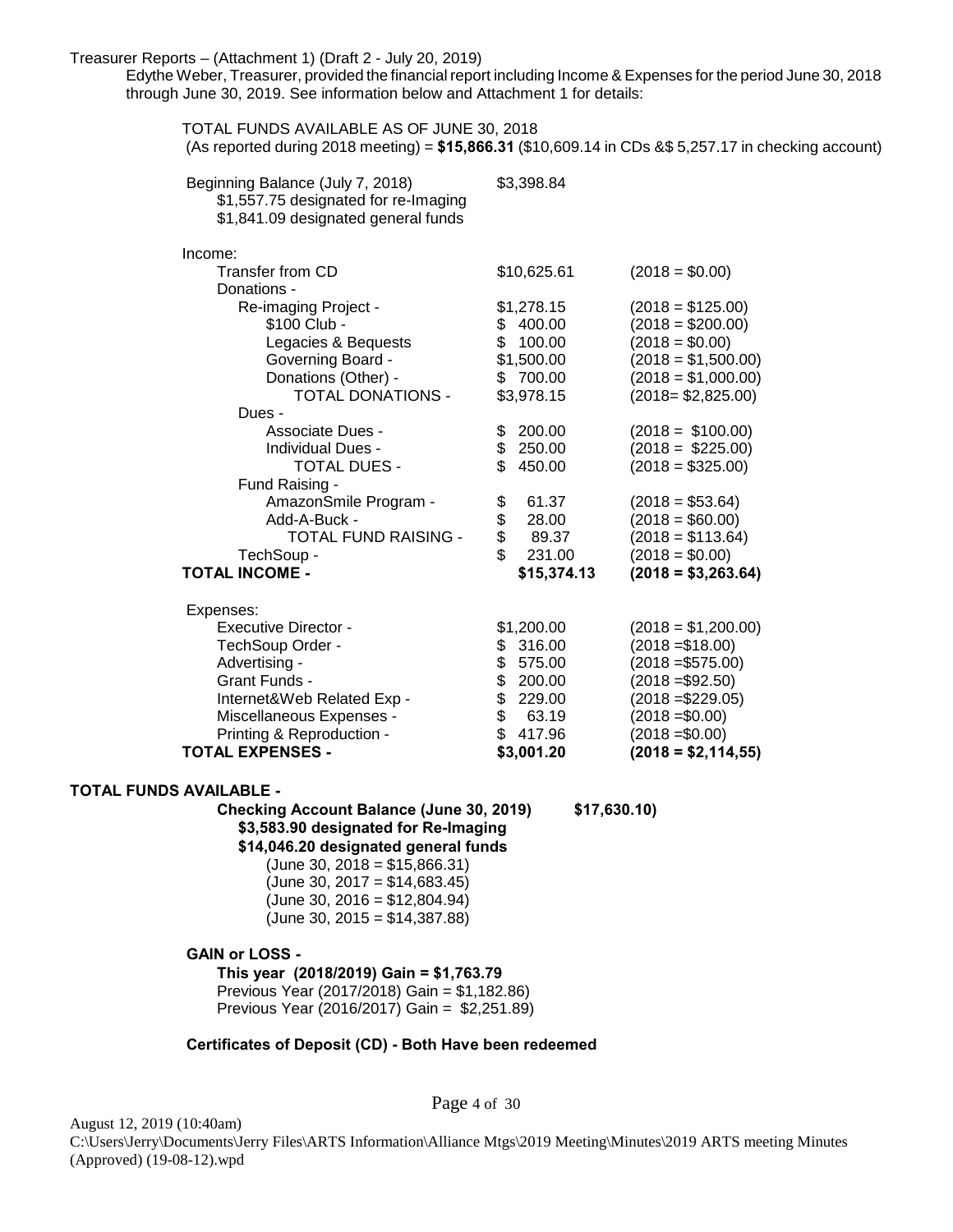#### DONATIONS RECEIVED DURING THIS MEETING:

#### 1) Board Organizations -

RECEIVED - CALLERLAB - Dana Schirmer presented a check for \$500.00 ROUNDALAB - Barbara Connley presented a check for \$100.00 Campers - Barbara Connely presented a check for \$100.00

2) Individual Memberships -

Jim & Judy Taylor - \$50.00 Jerry & Del Reed - \$50.00 Jim & Edythe Weber - \$50.00 Barbara Connely - \$50.00

3) Associate Board Member - Colorado State Square Dance Association - \$100.00 from Jim & Judy

4) Individual Donations (Not Membership nor \$100 Club) - Butch & Ampie Hayes - \$100.00 Jerry & Del Reed - \$250.00

5) \$100 Club - Dana & Donna Schirmer - \$100.00

## **DONATIONS RECEIVED -**

**\$1,350.00**

(NOTE - Jerry sent Thank You letters - both Email and snail mail to all donors)

#### DONATIONS PROMISED DURING THIS MEETING:

(Edythe will notify Jerry when received; Jerry will send Thank You Letters

Board Organizations - PROMISED - CONTRALAB - Jim Maczko reported they will be sending \$100.00 after July 1, 2019 NEC - Butch Hayes reported they will be sending \$500.00 after July 1, 2019 USDA - Jim Taylor reported they will be sending \$500 after July 1, 2019

The following MOTION was presented and approved:

*MOTION: Be it resolved that the Finance Report be accepted for filing. (MSC)* 

#### Reports from past meetings -

The following is a history of past meetings. Copies of the minutes of the past meetings are available on the ARTS web site:

October 2002 (Cocoa Beach, FL); January 2003 (Washington, D.C.); Summer (June) 2003 ARTS Alliance Meeting (Oklahoma City, OK); Fall (October)2003 ARTS Planning Meeting (Orlando, FL); Spring (March) 2004 ARTS Meeting (Portland, OR); Summer (June) 2004 ARTS Meeting (Denver, CO); Fall (October)2004 ARTS Meeting (Orlando, FL); Spring (February) 2005 ARTS Meeting (San Antonio, TX); Summer (June) 2005 ARTS Meeting (Portland, OR); Fall (October) 2005 ARTS Meeting (Orlando, FL); April 2006 (Charlotte, NC); June 2006 (San Antonio, TX), October 2006 (Orlando, FL); March 2007 (Alexandria, VA); July 2007 (Charlotte, NC), October 2007 (Orlando, FL),

Page 5 of 30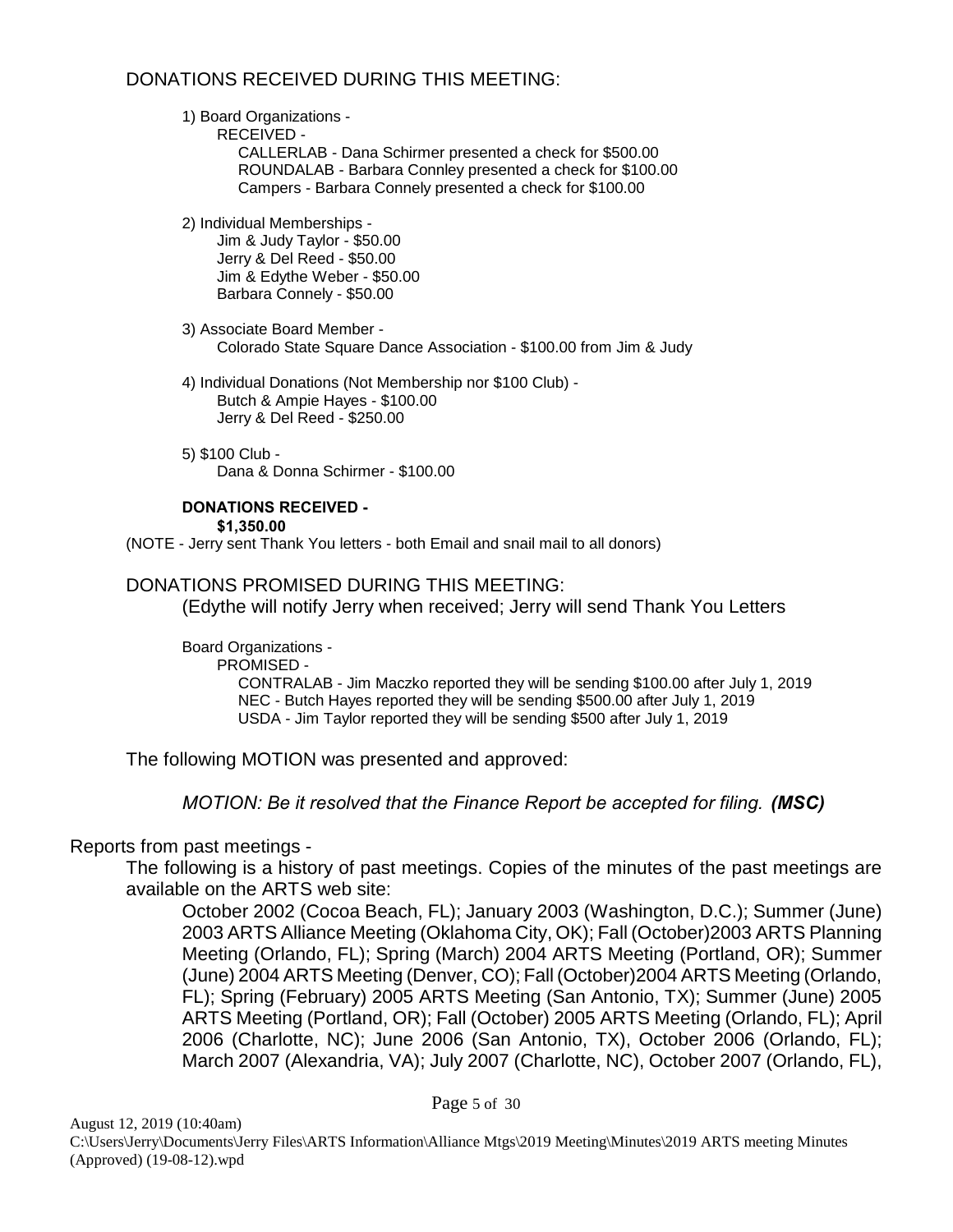February 2008, Long Beach, CA; June 2008 (Wichita, KS); October 2008, (Orlando, FL); February 2009, (Louisville, KY); June 2009 (Long Beach, CA); October 2009 (Newark, NJ); March 2010 (Detroit, MI); June 2010 (Louisville, KY); June 2011 (Detroit, MI); March 2012 (Oklahoma City, OK); June 2013 (Oklahoma City, OK); June 2014 (Little Rock, AR); June 2015 Springfield, MA; June 2016 Des Moines, IA; June 2017 (Cincinnati, OH), June 2018 (Kansas City, MO)

#### Actions by the ARTS Board & Officers Since The Last Meeting - (Attachment 2)

It is policy that at each Board meeting the Board will review and vote on the actions taken by Email by the Board and the Officers since the last meeting. This item concerns a discussion and vote to confirm the actions taken by the ARTS Governing Board and Officers since the June 2018 ARTS Meeting. The following MOTION is presented fro consideration:

*MOTION: Be it resolved that the actions taken by the ARTS Governing Board and Officers since the June 2018 ARTS meeting be confirmed. (MSC)*

**(Jerry reported he is concerned with the low rate of responses to the ARTS LOGs and other mailings to the Board and Offices)** 

National Square Dance Conventions (NSDC) Information -

## **(NOTE - Reports and information regarding specific NSDCs will be provided later in this agenda)**

#### Bidding Process -

This item concerns a presentation by Butch Hayes with information about the bidding process for selection of the location for the NSDCs. Butch reported bids have been selected for the following: 2022 - Evansville, IN and 2023 - Mobile, AL. There was brief discussion that smaller cities and venues are being considered based on the attendance numbers. There was also a suggestion that the NEC not only consider the size of the bidding cities, but to also consider the size of the airports serving those cities. The size of local airports can significantly impact the cost of flying to the NSDCs.

## ARTS Tri-Fold and Dance fact Sheet -

## **(NOTE - See discussion of both documents later in these minutes)**

## Showcase Of Ideas Funding -

Patty Wilcox reported there was no cost associated with getting our display to the  $68<sup>th</sup>$ NSDC. There were comments that the display was VERY good and showed a positive view of The ARTS. Patty indicated some concern with the look of the display. She especially concerned with the lack of ARTS Tri-Folds, Dance Fact Sheet, and other printed materials, The Board indirectly considered this issue later in the meeting as we discussed the review, update, and printing of these documents.

## Ads Daily Program Books -

There is agreement we should purchase ads in future NSDC Daily Program Books. These ads will include information about the education seminars we are providing. If appropriate, one of the ads will provide general ARTS information or other specific information we want to feature.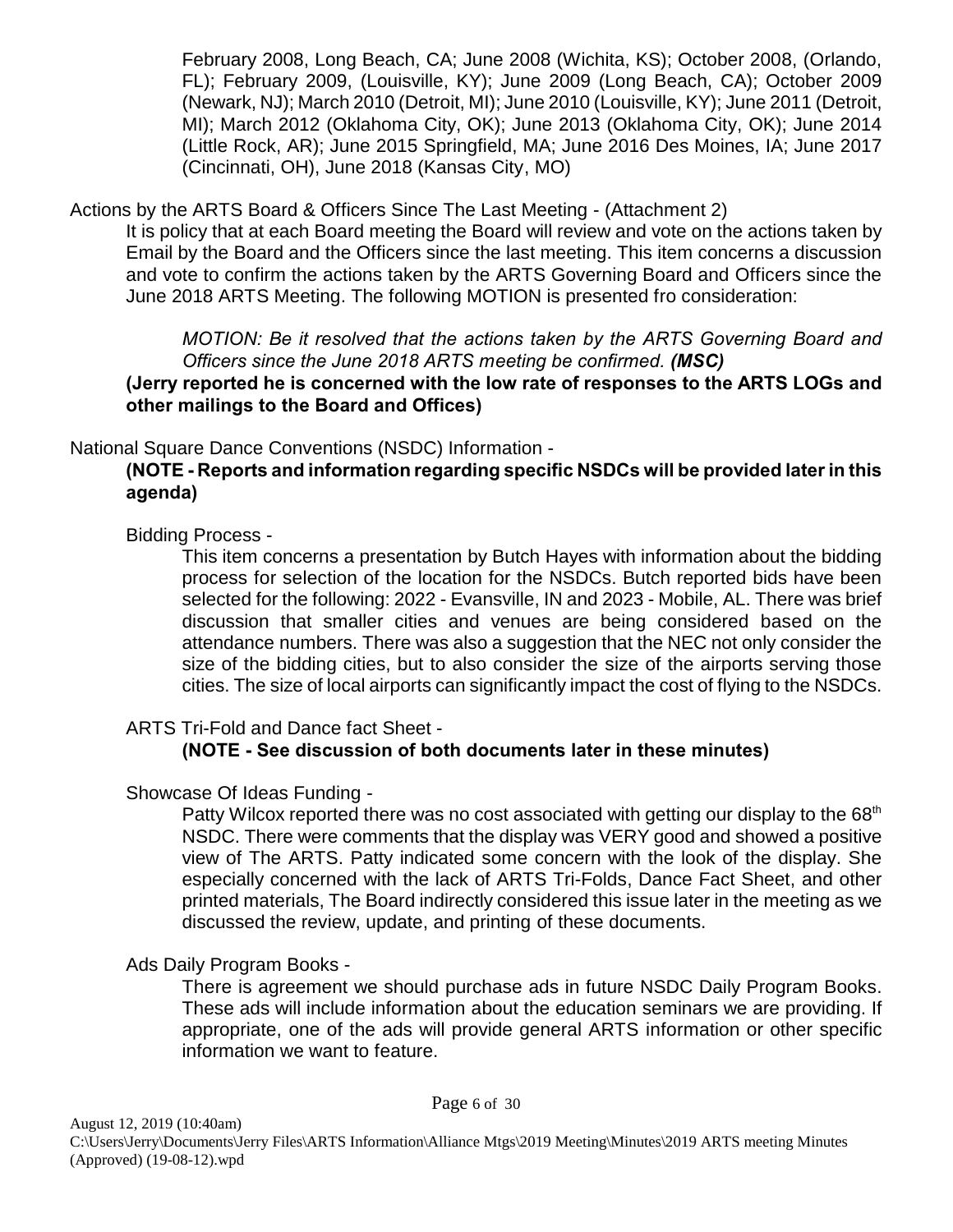Jim Maczko reported Erin Byars provided support in updating the ads and that we did purchase ads in the program books. He also reported he has contacted the  $69<sup>th</sup>$  NSDC and has been assured we will have space in the program books.

Discussions of this item during previous ARTS meetings have resulted in approval of MOTIONs that Jim Maczko be authorized to coordinate the review, placement, and payment for ads in program books for the next NSDC. Jerry Reed has recommended that Jim be authorized to coordinate ads for all future NSDCs. The alternative would be approval of such a MOTION during all future ARTS meetings for upcoming NSDCs

. Discussion of this item resulted in approval of the following MOTION:

*MOTION: Be It Resolved That: Jim Maczko be authorized to coordinate the review, update, placement, and payment for ads in the daily program books for all future National Square Dance Conventions (NSDCs). (MSC)*

68TH NSDC (2019) Atlanta, GA (June 26-29, 2019) -

We had planned to distribute Tri-Fold & Fact Sheet Documents, participated in the Showcase of Ideas, purchased ads in the daily program books, provided Education Seminars, and hosted a Trail End Dance.

ARTS Tri-Fold Brochures and The Dance Fact Sheets -

Jim Weber and others reported we had a VERY limited numbers of Tri-Folds and Fact Sheets for distribution during the 68<sup>th</sup> NSDC. Neither document had been reviewed for update nor had additional copies been printed. This item was discussed later in the meeting.

Showcase Of ideas -

Patty Wilcox and others reported we participated in the Showcase. There was agreement that our display was VERY good.

Ads in the daily program books-

We purchased ads in the Daily Program Books. Jim Maczko and Erin Byars reported the ads were updated, paid for, and placed in the 68<sup>th</sup> NSDC daily books.

There was concern getting payment for the ads to the 68<sup>th</sup> NSDC. Payment was finally made in late April. Jerry Reed suggested we manage our payment to the NSDC better in the future.

Education Seminars -

We provided two seminars, staffed by Jim & Judy Taylor, Jim Maczko, Jim Weber, Mike Hogan, and Michael Streby. Our Seminars were part of the Club Leadership program, therefore, we presented the same information twice. The sessions were well attended and the information was well received. There were approximately 50 at our first session and 30 at the second session.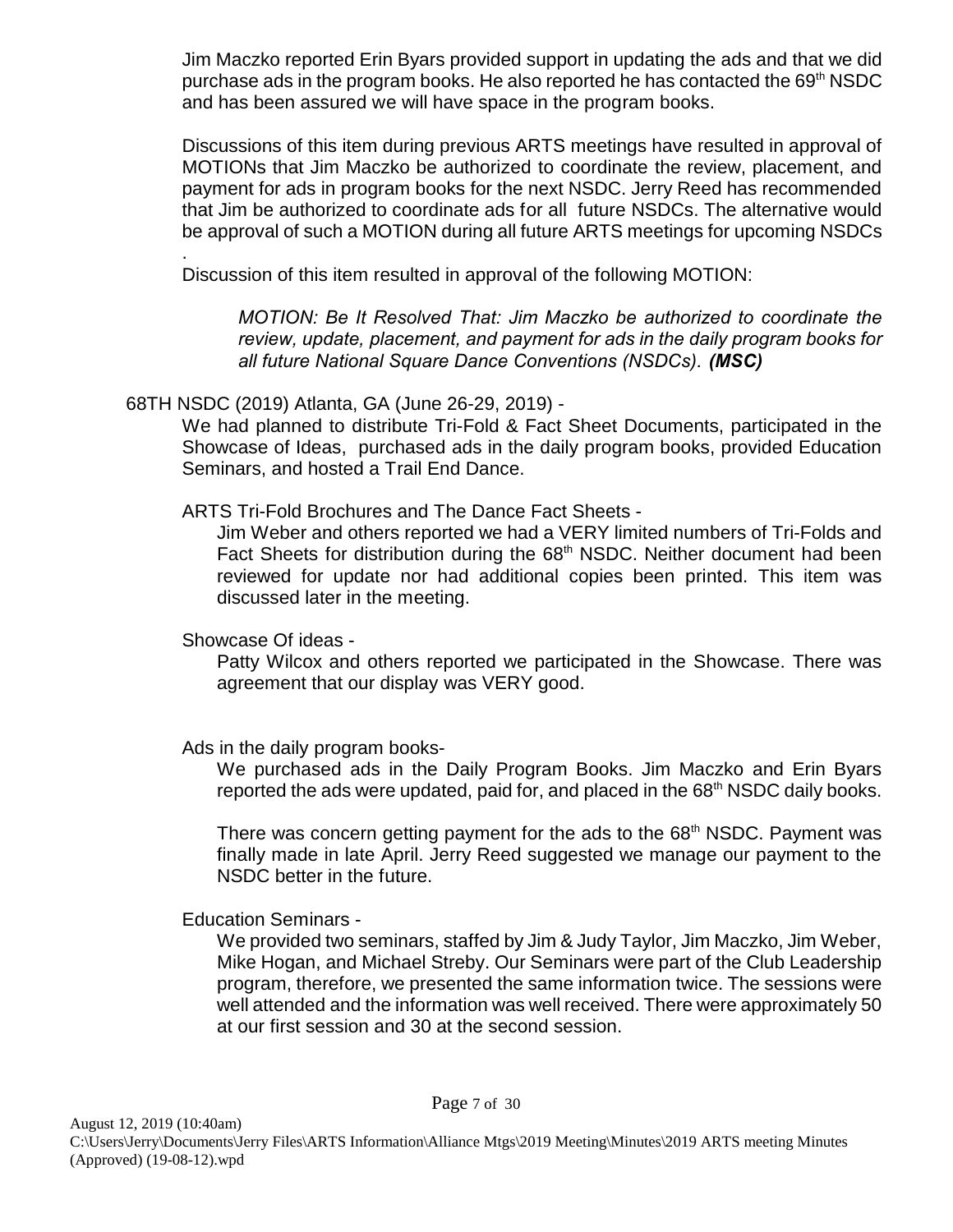There was discussion of changing topics, descriptions, and staff for future NSDCs. There was general agreement that presenting marketing information is important. There have been comments from attendees that more variety would be good. There were suggestions from the Board to clarify the titles we use for our seminars.

Butch Hayes will request copies of the comment cards collected during our sessions. These card will be reviewed for possible suggested changes.

Jerry will submit a LOG to request input from the Board. Based on that input changes will be considered.

#### ARTS Dance -

During the 68<sup>th</sup> NSDC we hosted a Trail End Dance. Roy & Betsy Gotta coordinated the staff and MC'd the dances. The dance was Plus with Rounds and it was well attended with 40 to 50 squares.

There was a report that the Program books indicated that ARTS was supposed to host a Round Dance. Jerry reviewed the information from the  $68<sup>th</sup>$  regarding a Round Dance, but was unable to find where we had committed to host a Round Dance After Party. Jim Taylor reported he had asked Tim Eum to cue a few rounds for this dance. Tim agreed. Apparently, the dance was the full hour.

Jerry will send Tim a thank you letter.

## 69TH NSDC (2020) Spokane, WA, (June 17-20, 2020) -

#### *It is important to note - the dates for this NSDC have been changed to one week earlier than normal. The ARTS will help publicize the new dates for the convention. The convention center is located at 334 West Spokane Falls Blvd, Spokane WA 99201.*

We plan to distribute Tri-Fold & Fact Sheet Documents, participate in the Showcase of Ideas, purchase ads in the daily program books, provide Education Seminars, and request to host A Trail End Dance.

Jerry Reed has contacted the 69th NSDC General Chairman (Don & Cheryl Pruitt [canddpruitt@msn.com](mailto:canddpruitt@msn.com)). He identified the areas in which we plan to support the NSDC and requested contact information.

He also notified Don & Cheryl that we are requesting support for the 2020 ARTS meeting to be held on the Sunday immediately following the 69<sup>th</sup> NSDC. This support includes arranging for a meeting space.

ARTS Tri-Fold and Dance Fact Sheet -

We plan to distribute both documents in Spokane. Jerry will ask the 69<sup>th</sup> NSDC to put copies of both documents into the registration packets in Spokane, WA.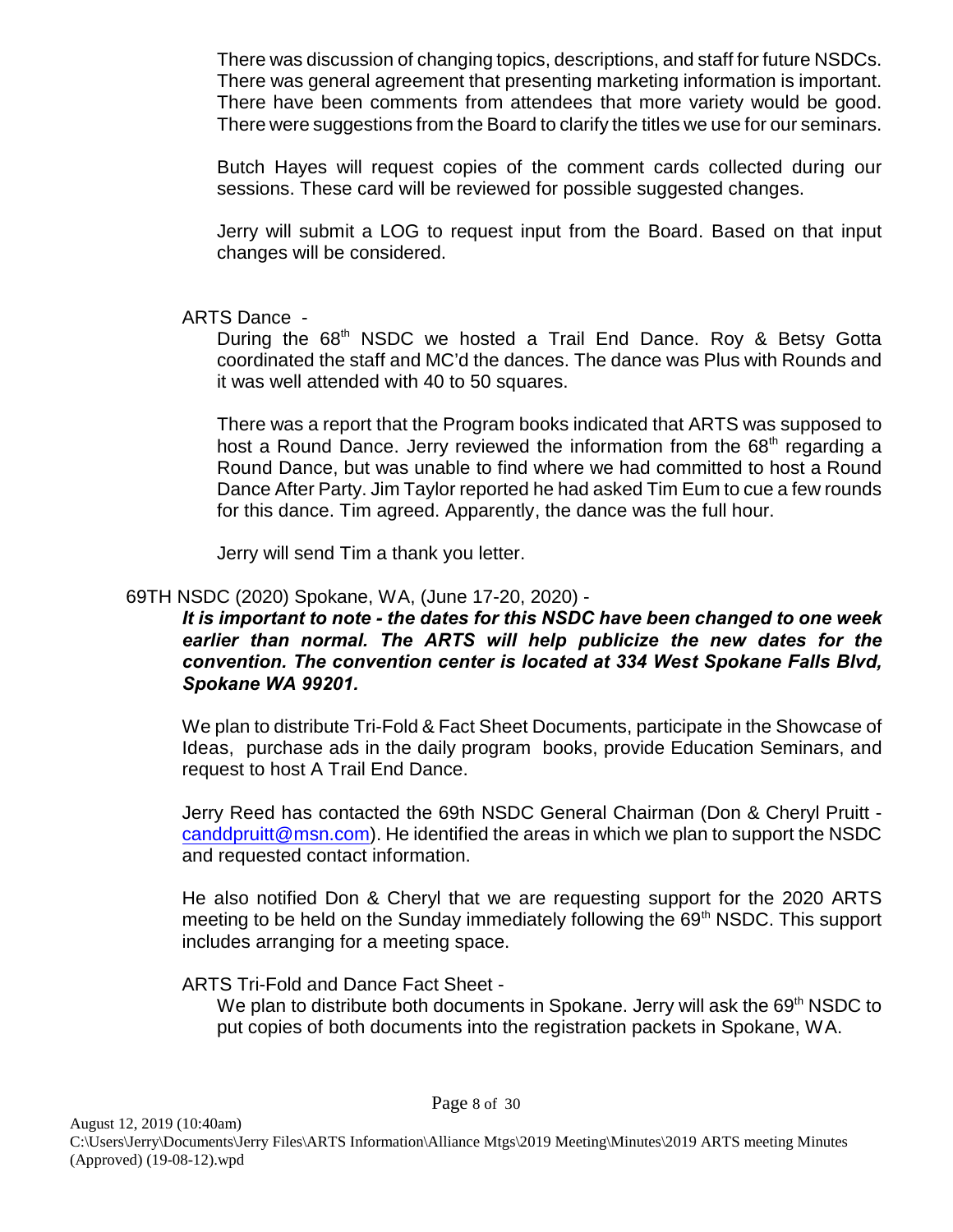Showcase Of ideas -

We plan to participate in the Showcase.

Ads in the daily program books-

Jerry has requested contact information for the Business Chair in Spokane.

Jim Maczko will be asked to work directly with the convention for the following aspects: 1) Update our ads, if needed; 2) Negotiate contract/cost; 3) Coordinate submission of ads to NSDC committee, and 4) Coordinate submission of payment - Edythe Weber will send the check. Jim will work with Erin Byars to update the adds as needed and with Edythe to make payment.

During the 2018 ARTS meeting, there was brief discussion of the possibility of getting our ads as part of the App which is created and made available for the NSDC. Jim Mascko and Scot Byars reported there were no ads in the 2018 App. Scot agreed to investigate and contact Barry Johnson regarding the possibility of getting an ad into the 2019 App. Butch suggested also coordinating with Jim Winslow from the 69<sup>th</sup> NSDC staff.

Education Seminars -

The contact person is Butch & Ampie Hayes, Co-Education Chairman 69th NSDC. Jerry Reed has contacted Butch & Ampie and provided a description of our seminars and stated our interest in participating on the Round Table discussion. Reportedly, our seminars will be part of the Club Leadership Program. Therefore, we will present the same topic in both seminars.

Butch and Ampie are very interested in emphasizing improving our dancing and helping the activity grow. They have suggested the following guidelines for the seminars in Spokane:

- 1) To improve club or association: in management, recruiting new dancers, retention, making the group sustainable
- 2) How to be creative in offering lessons, attracting and retaining new students—when, where, how?
- 3) Identification and discussion of successful teaching strategies.
- 4) Publicity for club or the association, how do we keep dancing in front of the public, and/or how do we market the fun and fellowship of dancing in today's environment. Learning from our history and tradition to sustain our activities.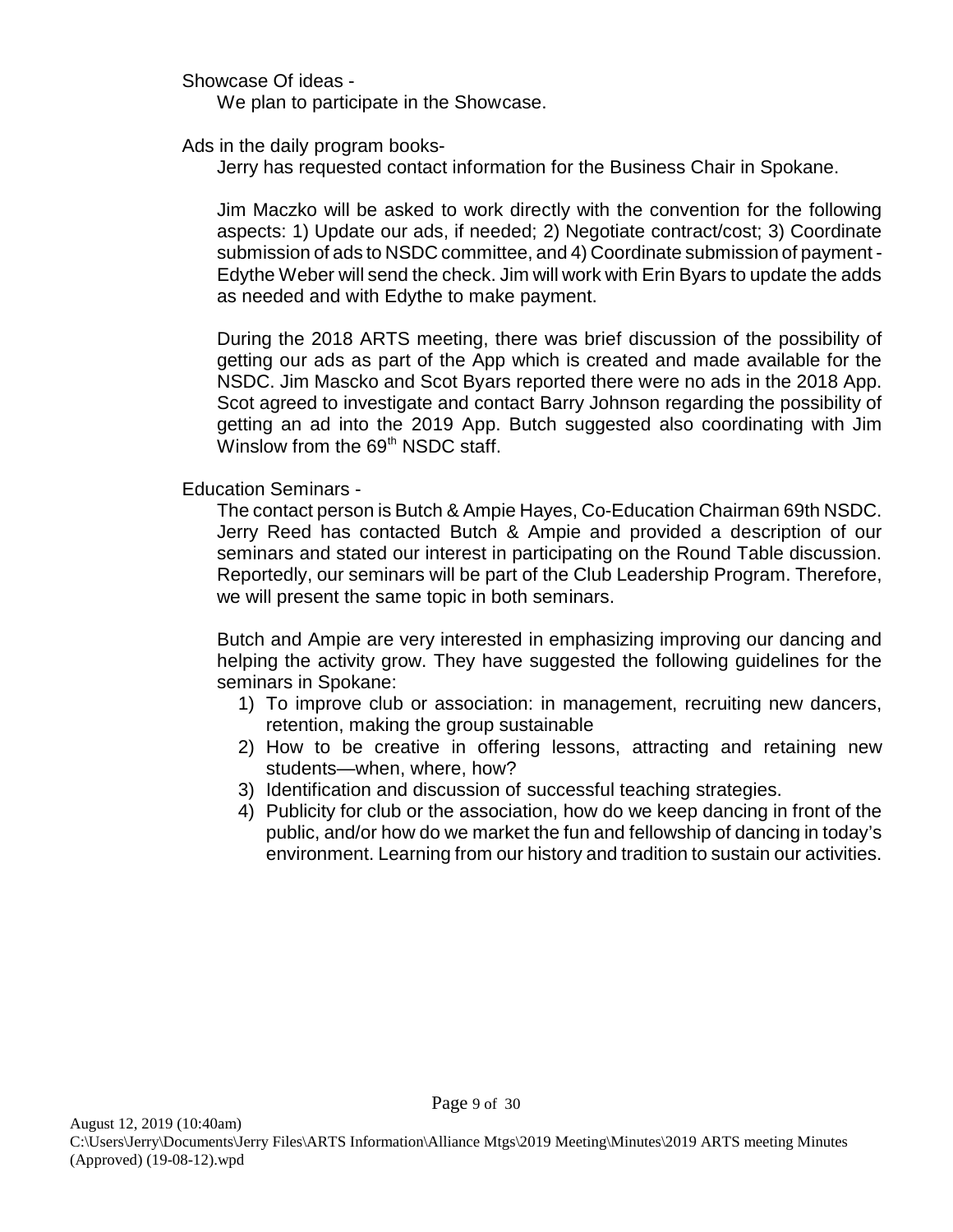The following were discussed and identified as topics and staff for the ARTS Seminars in Spokane:

- 1) Brief history/accomplishments of the ARTS (Jim Maczko)
- 2) Electronic mailing list how to create and manage (Jim Weber)
- 3) Promotion and publicity
	- how to find and utilize resources (Mike Hogan and Michael Streby)
- 4) Re-Image and Brand Identification (Jim & Judy Taylor)

There was brief discussion regarding how to conduct effective and successful demonstrations designed to attract new dancers. There was agreement that this is one aspect of marketing and that effective demonstrations are important. There was also general agreement that this topic would fit more into the area of workshops/demonstration presented during the convention by callers. Although this is an important aspect of marketing there was general agreement that callers/cuers would be better equipped to staff such sessions. Naming and describing such sessions is also very important in order to attract dancers who are interested in how to host and coordinate effective demonstrations.

## ARTS Dance -

This item concerns a discussion of our commitment to host a dance during the 69<sup>th</sup> NSDC. During previous meetings, the Board has approved a MOTION that we will host a Trail End Dance prior to all future NSDC. If a Trail End dance is not approved we plan to host an After Party dance.

Jerry Reed has notified the Chair of the  $69<sup>th</sup>$  NSDC that we would like to host a Trail End Dance and has requested permission to host the dance. If our request for a Trail End Dance is denied, we would request that we host an After Party Dance. We plan to ask Roy & Betsy Gotta to MC the ARTS dance in Spokane.

There was considerable discussion of the dance we will host in Spokane. There was general agreement that our primary interest is to host a Trail End Dance with Plus, Rounds, and Contra.

There was discussion of how to include Contra in any dance we host. There was agreement that we request to host only a Trail End Dance with the following schedule: 1) Start 7:30 PM with a half hour on Contra and 2) Start at 8:00 PM with a Plus with Rounds dance. Jerry will contact the 69<sup>th</sup> NSDC General Chairman with our request. If approved, Jerry will contact CONTRALAB to request their assistance in staffing the Contra dance.

There was also agreement that we arrange for a table at the entrance to the dance. We would have brochures and other information available. We should also have a way to collect donations at the door.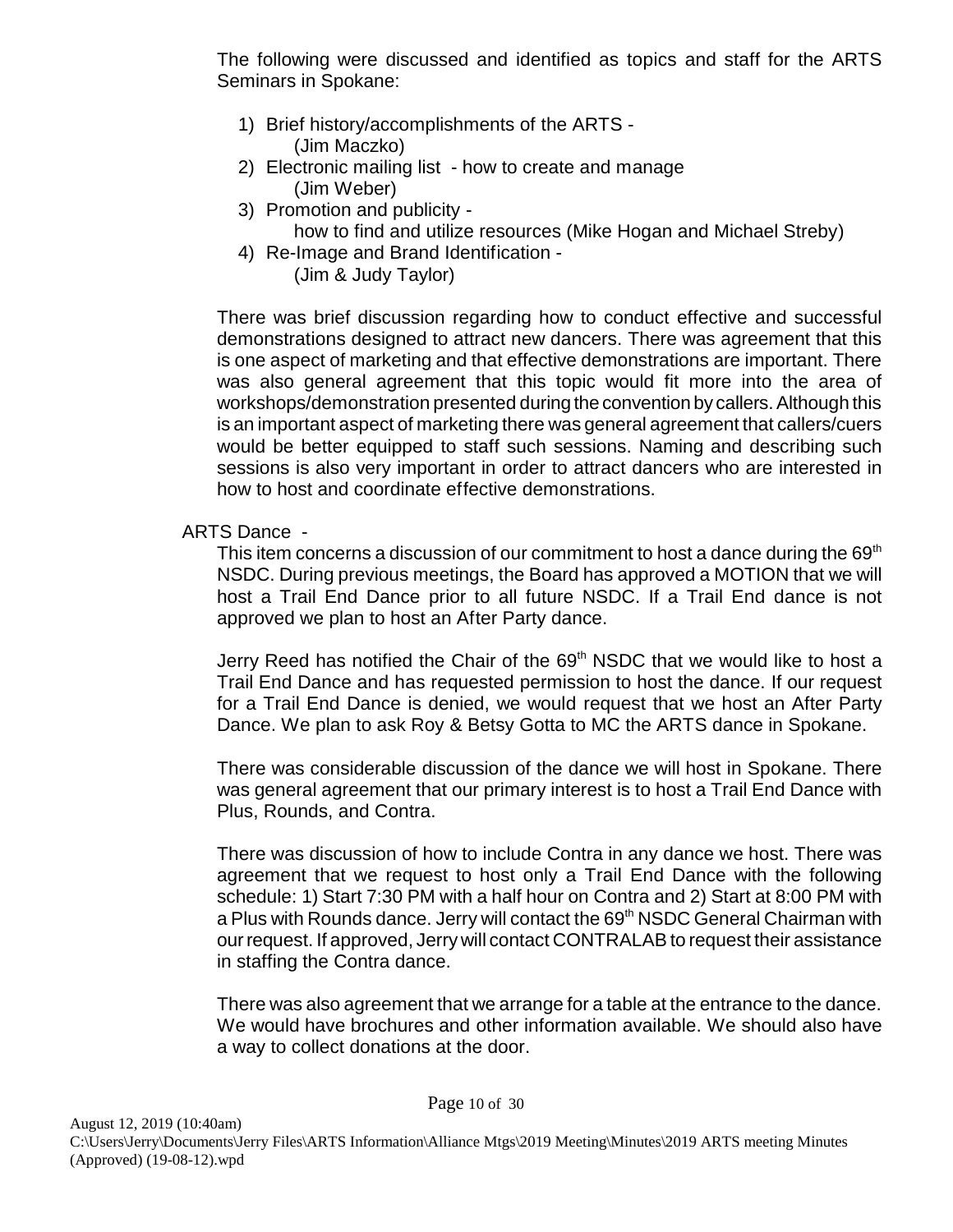70TH NSDC (2021) Jackson, MS (June 23-26, 2021) -

We plan to distribute ARTS Tri-Fold & Fact Sheet Documents, participate in the Showcase of Ideas, purchase ads in the daily program books, provide Education Seminars, and host either a Trail End Dance or After Party Dance. Jerry Reed has made initial contact with General Chairmen Dan and Glinda Torvik for preliminary discussions and contact information for NSDC Committee Chairmen for our areas of interest. Plans and communications will be for the 2021 ARTS meeting and the areas listed above.

Butch & Ampie Hayes are the NEC Advisor for this convention and they have volunteered to help with arrangements for ARTS support.

## 71st NSDC (2022) Evansville, IN (June 22-25, 2022) -

We plan to distribute Tri-Fold & Fact Sheet Documents, participate in the Showcase of Ideas, purchase ads in the daily program books, provide Education Seminars, and host a Trail End Dance. Jerry Reed will contact the General Chairmen, John Cook, for preliminary discussions and contact information for NSDC Committee Chairmen for our areas of interest. Plans and communications will be for the 2022 ARTS meeting and the areas listed above.

72nd NSDC (2023) Mobile, AL (June 26-29, 2023) -

We plan to distribute Tri-Fold & Fact Sheet Documents, participate in the Showcase of Ideas, purchase ads in the daily program books, provide Education Seminars, and host a Trail End Dance. Jerry Reed will contact the General Chairmen, Tina & Tom Wilkins, for preliminary discussions and contact information for NSDC Committee Chairmen for our areas of interest. Plans and communications will be for the 2023 ARTS meeting and the areas listed above.

## USAWest Conventions -

2018 USAWest Convention - (Reno, NV) (August 16-18, 2018)

This item concerns a discussion of the 2018 USAWest Convention. Jim Maczko reported the convention was a success. We participated in the Showcase Of ideas. There were no ads in the program book. Sales of Re-Image promotion items was very limited. Jim also reported we did not purchase ads for the 2018 USAWest Convention.

Caller School Sponsored by The ARTS -

This item concerns a discussion of the Caller School sponsored by the ARTS prior to the 2018 USAWest Convention. The school was scheduled and promoted to be held August 11 - 15, 2018 in the Circus Circus. Hotel & Casino. The staff was to be Betsy Gotta, Scot Byars, and Doug Davis. Unfortunately, the we had to cancel the school for various reasons.

## 2019 USAWest Convention - (Boise, ID) (August 15 - 17, 2019) -

This item concerns a discussion of the 2019 USAWest Convention the theme for the convention is "Cut the Diamond in the Gem State".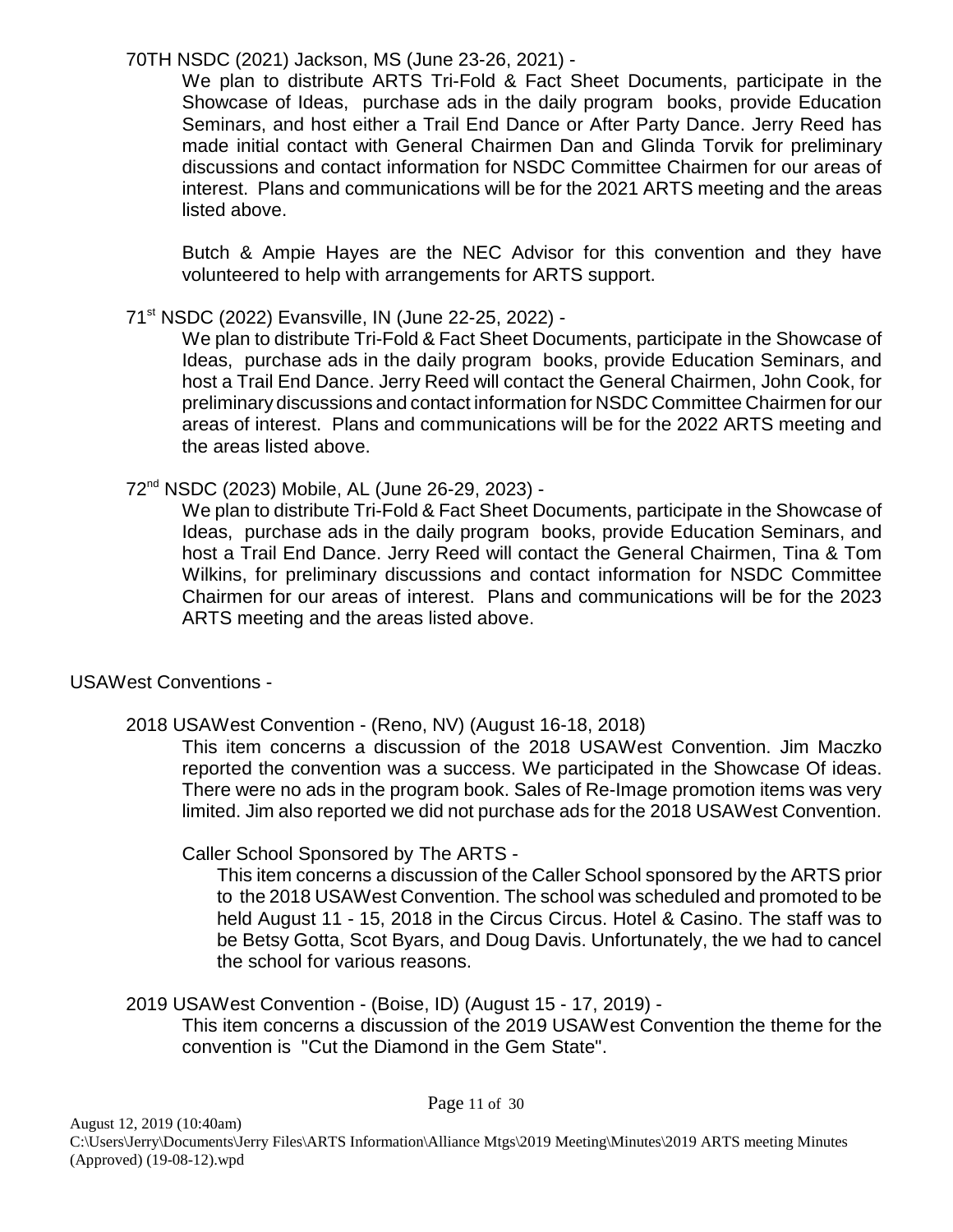ARTS Tri-Fold Brochures and The Dance Fact Sheet -

There has been agreement that we will distribute both documents at USAWest conventions. Jim & Judy Taylor suggested that if there are any of these documents available, they would be willing to take them to Boise.

#### ARTS and Re-Image promotion and Sales Items

If appropriate, we will arrange for sales of ARTS and Re-Image promotion items.

Showcase Of ideas -

We plan to participate in the Showcase.

Ads Daily Program Books -

Jim Maczko reported there will not be any ads in 2019.

Education Seminars -

We plan to present an Education Seminar, if appropriate.

Caller School Sponsored by The ARTS -

This item concerns a discussion of the possibility of a Caller School sponsored by the ARTS prior to the 2019 USAWest Convention. During the 2018 ARTS meeting, Erin & Scot Byars reported there are plans for a school in 2019. However, there will not be a caller school in 2019, due to various reasons.

## 2020 USAWest Convention -

There not be a USAWest convention is 2020 due to the fact that NSDC will be held in Spokane, WA.

## **OLD BUSINESS –**

You2CanDance Web Site & Video -

This item concerns a discussion of the You2CanDance web site and videos posted on the site.

Marketing – FYI

We plan to continue to publicize the You2candance web site through the E-News Tree, the newsletter, and other media.

## Club & Caller Information -

The web site is now linked to "WheresTheDance" for club information. There has been agreement that using WheresThe Dance is a good idea. Jim Weber reported this link is working fine.

Videos –

Jim Weber reported that with the changes he has made the videos are now working fine.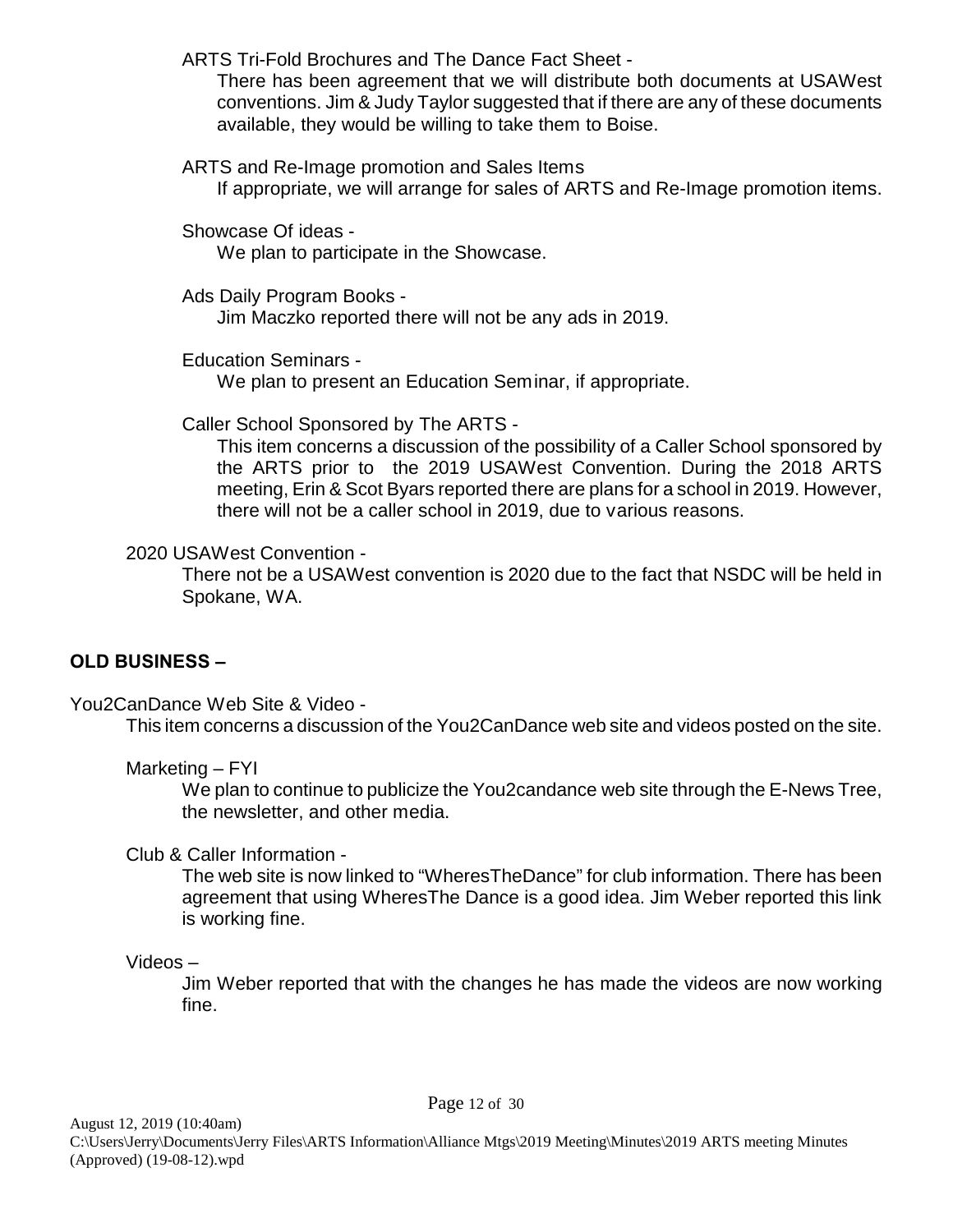Redesign of Web Site -

This item concerns the design and tools used for the web site. Jim Weber reported the web site has been updated. Jim Weber reported he made changes to the web site software and we now have more control of the site and information. ALL Board Members are encouraged to review the site and provide input to Jim.

## Membership Application -

Erin Byars has completed update of the application and has sent the updated application to Jerry. Jerry will forward to the Members and ask Jim Weber to post the updated application on the web site. All Board Members are asked to print the application and encourage others to join the ARTS.

## **(NOTE - This item will be removed from future agenda)**

ARTS Documents Distributed at NSDCs and USAWest (ARTS Tri-Fold and Dance Fact Sheet) -

ARTS Tri-Fold Information Brochures -

#### Review and Update -

This item concerns discussion of the the document regarding the need for review and update. Erin Byars reported she is working on the update. Erin will send the updated Tr-Fold to JERRY and he will send to the Board in an ARTS LOG for review and comment.

#### **(NOTE - after the meeting ARTS LOG 19-0709-001 (START ACTION) (ARTS Tri-Fold - Review, with a cutoff date for ACTION of Jul 23, 2019, was submitted to the Board and Officers)**

Copies on hand and Printing -

Jim Weber and others reported we have zero (or close to zero) copies on hand.

As was previously stated, Louis & Nancy Friedlander are the Registration Chairman for the  $69<sup>th</sup> NSDC - (nsfriedlander@concat.net)$ . Louis offered to print copies of both documents (Tri-Fold and Fact Sheet) and ensure they are placed in the registration packets in Spokane. After they have been updated, Jerry will send the PDFs to Louis.

*MOTION: Be It Resolved That: Louis & Nancy Friedlander be authorized to coordinate production of 3,000 copies of the ARTS Dance Fact Sheet. (MSC)*

**(NOTE - Louis will submit a receipt for printing the document to Edythe Weber for reimbursement. He has also agreed to transport the copies of the document to Spokane)**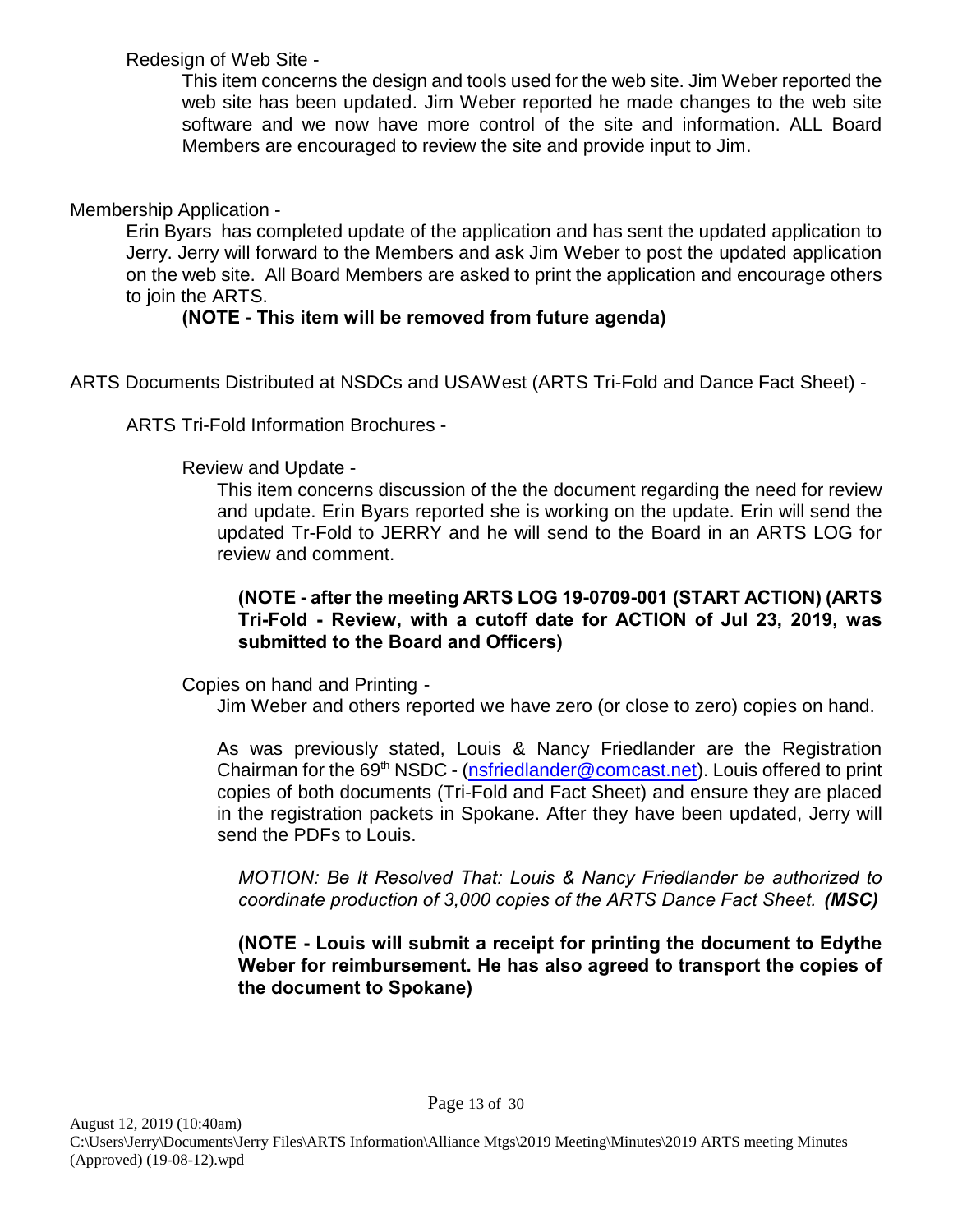Review and Update -

This item concerns discussion of the the document regarding the need for review and update.

The latest review in the Executive Director's files is ARTS LOG 17-0704-002 (Final Report)(Fact Sheet Review). The Final Report was in a message from [DirectorARTS@aol.com.](mailto:DirectorARTS@aol.com.) That message stated: *"Attached is the Dance Fact Sheet dated 14-12-05.The review was completed and there were no changes suggested. Therefore, we will print the current version of the Dance Fact Sheet."*

During this meeting there was no discussion of an update of this document. If changes are required, the updated document will be sent to the Board in an ARTS LOG requesting them to review and approve the document.

Copies on hand and Printing -

Jim Weber and others reported we have zero (or close to zero) copies on hand.

After considerable discussion there was agreement that both documents would be reviewed and updated as needed. Louis & Nancy Friedlander are the Registration Chairman for the  $69<sup>th</sup>$  NSDC - [\(nsfriedlander@comcast.net](mailto:nsfriedlander@comcast.net)). Louis offered to print copies of both documents and ensure they are placed in the registration packets in Spokane. After they have been updated (if needed) Jerry will send the electronic PDF to Louis.

*MOTION: Be It Resolved That: Louis & Nancy Friedlander be authorized to coordinate production of 3,000 copies of the ARTS Tri-Fold Brochures. (MSC)*

#### **(NOTE - Louis will submit a receipt for printing the document to Edythe Weber for reimbursement. He has also agreed to transport the copies of the document to Spokane)**

Distribution of the ARTS Tri-Fold and the Dance Fact Sheet -

This item concerns discussion of different printing/distribution possibilities. These possibilities include:

1) Establishing distribution points in different parts of the country,

2) Contracting with a national resource (such as Office Max/Office Depot, etc),

3) Continuing our present system where by Jim Weber coordinates printing and then distributes copies as required to meet our needs.

During the 2018 ARTS meeting, Roy Gotta was asked to investigate procedures and cost related to printing and distribution from sources other than our present provider. During this meeting, Roy reported the information he gathered is NOT good. After consideration of the information Roy presented there was general agreement that we will be print the documents as described above.

## **(NOTE - This item will be removed from future agenda)**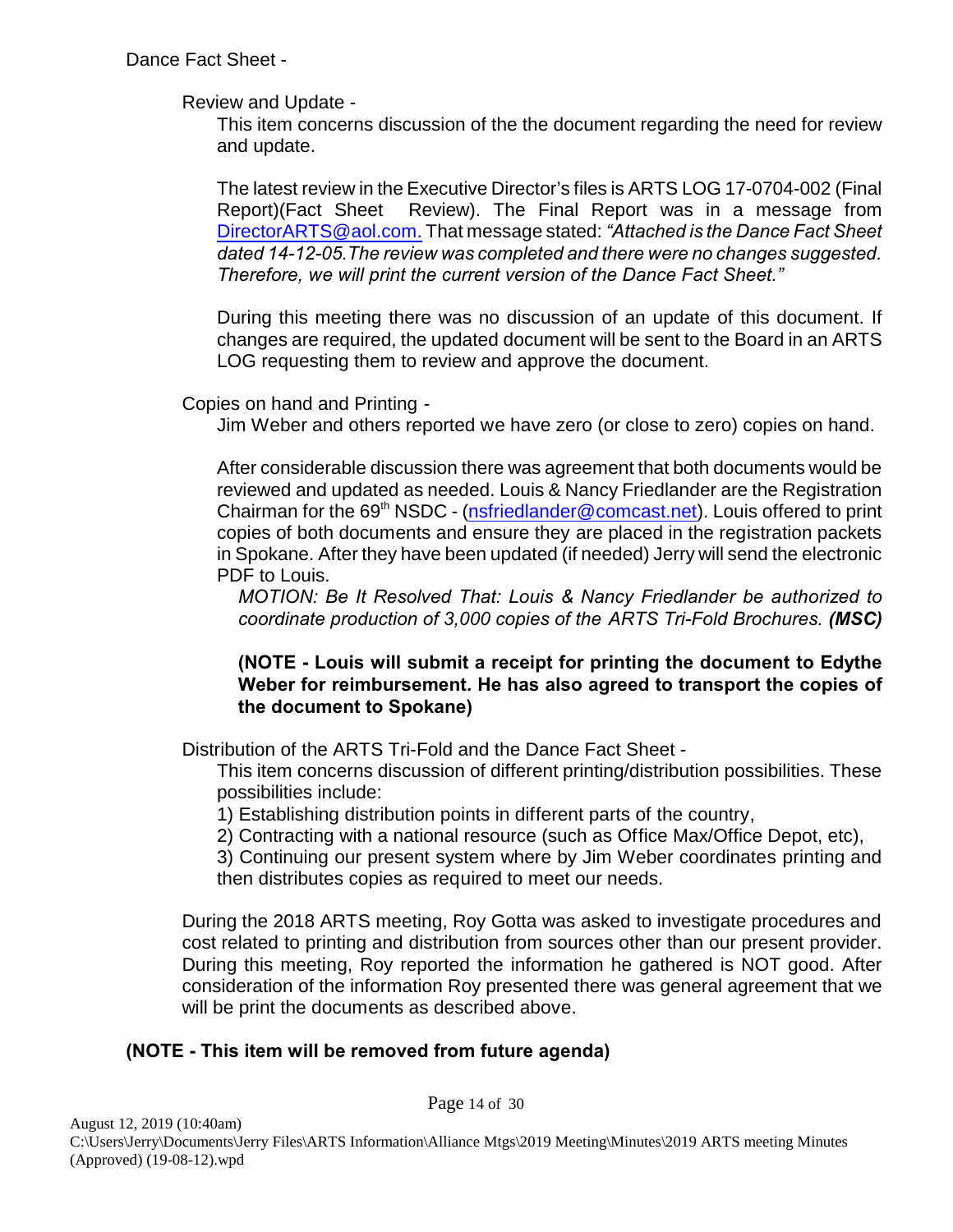## ARTS Education Grant Program -

#### General Information

This item concerns the ARTS Grant Program which provides financial assistance to clubs, associations, or other groups which host meetings to bring dancers, callers, cuers, and others together to discuss various aspects and concerns facing the dance activity. The guidelines for the Grant program have been approved, published, distributed, and posted on the ARTS web site. Jim Weber reported a Power Point presentation is available on the ARTS web site and can be provided electronically.

There have been numerous announcements regarding the Grant Program in the ARTS Newsletter, other mailings, and during ARTS Seminars at various conventions, festivals, and leadership gatherings.

#### Education Grant Publicity & Promotion -

Periodically the Executive Director sends information to the ARTS Email Tree, including articles in the Newsletter and other mailings regarding the Grant Program. The information and application are posted on the ARTS web site. We plan to continue to promote.

#### Grant Applications -

The Executive Director received a request from the TriValley Association in Utah. Jerry notified them that the event which is described as an "Elections Dance" does not include any education nor ARTS information presentations and therefore does not meet the requirements for a grant. The ARTS Officers were also notified.

## Benefit Dances - (Old Title = Nationwide Benefit Dances) -

This item concerns fund-raising dances to benefit The ARTS. Previous discussion of this item resulted in agreement to change the focus of these dances to simply local "Benefit Dances." Materials and forms with information and assistance for local groups are on the ARTS web site.

Discussion of this item included ideas to encourage clubs to host a benefit dance on Saturday, February 29, 2020. As with previous discussions regarding donations, there was agreement we must be able to identify specific needs or projects where the donations will be used. There was also agreement that Jerry will send information and suggestions to host a benefit dance to our contact list. This mailing will include information about the Video Production Project Michael Streby will be working on.

There was agreement we will review this issue after the Video Promotion project is in progress.

This item will stay on future agenda to track and report dances and donated funds.

#### Ask ARTS -

Ask ARTS articles are sent to all the publications for which Jim Weber has contact information. They are also posted on the ARTS web site and sent to the ARTS Email Tree and others on our mailing list. We have published only one article in 2018. We are always looking for subjects and we are looking at previous articles to re-publish.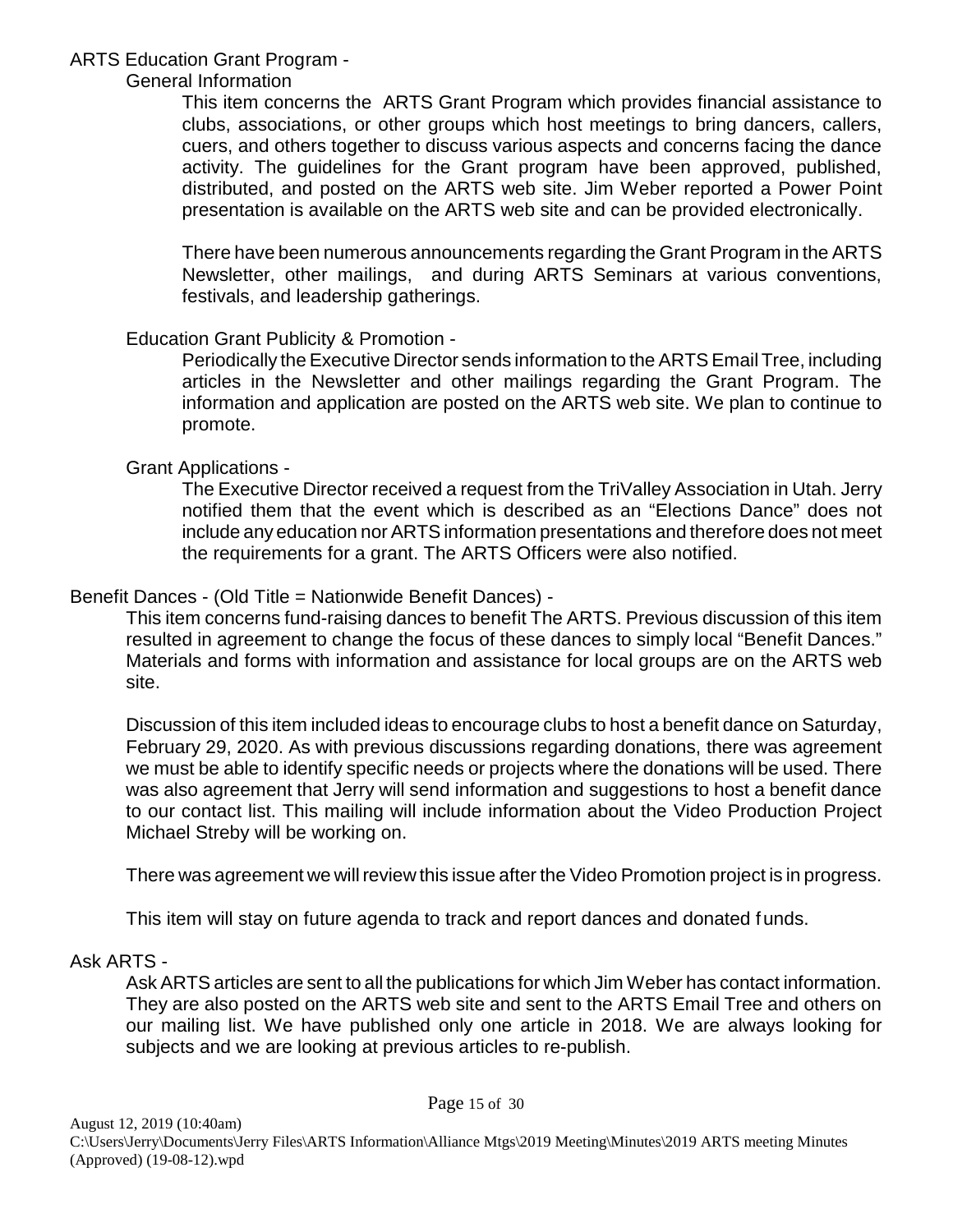#### Executive Director Term Of Service -

During the 2011 ARTS meeting the Board approved a Motion that the Executive Director would be a separate position which will serve at the pleasure of the Board. The current procedure is for the Board to review and vote the term of the Executive Director during the annual meeting.

## The following motion was approved:

*MOTION: Be It Resolved That: Jerry Reed be approved as the ARTS Executive Director for the period of July 1, 2019 through June 30, 2020. (MSC)*

## TechSoup Software -

This item concerns TechSoup, an organization which provides computer software to 501(C)3 non-profit organizations at a very substantial reduction in cost. There are certain limitations and requirements which must be met by the receiving organization. Jim Weber coordinates requests for items available through TechSoup. The web site is: [\(https://www.techsoup.org/\)]((https://www.techsoup.org/))

Jim Weber was requested to send the information regarding TechSoup options and the cutoff date for the Board to send information to him.

## ARTS Electronic Mailing Tree -

This item concerns an electronic system to not only help publicize The ARTS, but more importantly, establish a communication system to distribute information relating to the activity to the dancing community. The eventual goal is to have a system which will link the ARTS to every square dance club in the USA. Recently the Email tree has been expanded to include Canadian and a couple of Overseas contacts. Using the current system, there is no way to determine the effectiveness of the tree. The Executive Director has investigated other email services, however, at this time he has determined that our current system is sufficient..

There are 52 Email Tree contacts who cover 42 states/areas. The Executive Director will continue to contact potential Email Tree members. The goal is to have at least one or two contacts in each state/area.

There was a suggestion that we list the names of the Email Tree contacts on the ARTS web site. The reason is to allow dancers to determine who their contact is so that they could contact the appropriate contact person, if needed. There was general agreement that this is a good idea with the provision that we obtain permission from the contact person before posting on the web site. Jerry will take action to accomplish this.

## ARTS Newsletter -

This item concerns the ARTS Newsletter which is published following each ARTS meeting and at other times as appropriate. The newsletters are published, distributed, and posted on the ARTS web site. They are also distributed through the ARTS Email Tree. The last Newsletter was the January 2019 issue. The next issue is planned for release after this meeting.

Page 16 of 30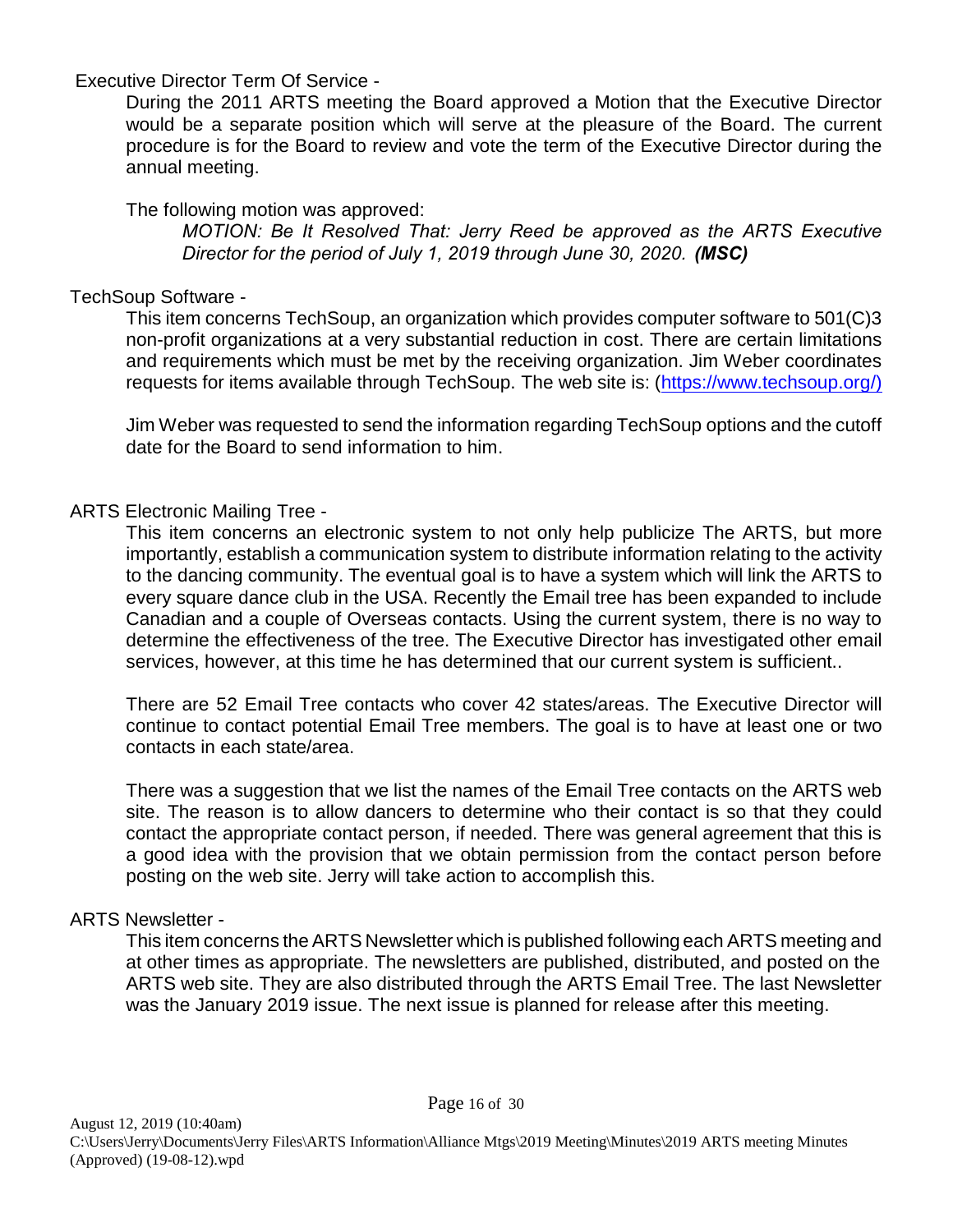Re-Imaging Square Dancing - (Financial Report Attached)

The ARTS has established the Square Dancing Re-Image Project to help promote and publicize the new image for Square Dancing including the new logo and slogan. This effort has resulted in very wide spread use of both the logo and slogan by dance organizations around the world. Jim & Judy Taylor are the project leaders. They continue to be VERY active promoting the Re-Image project. CALLERLAB again helped by selling some of our items from their vendor booth at the  $68<sup>th</sup>$  NSDC.

Jim & Judy continue to promote and sell various promotion items. Items include:

- 1) License plate frames the cost per frame is around \$0.80 and we sell them for \$5.00 each or 10 for \$40.00
- 2) Stickers have sold very well, but not as well and the License Plate frames. They do have a supply on hand
- 3) Their latest project is iron on Live Lively patches They have received 500 Iron-on Patches for \$500. The patches look good. They have table space in the CO Festival Showcase and will sell some there. They are considering selling them for \$3 or \$4.

Jim & Judy provided a financial report for the funds they maintain separate from the ARTS funds maintained by the Treasurer. That report is attached and shows a balance as of June 30, 2019 of \$1,155.00. The report shows a loss of \$368.63 since January 1, 2019, however, they do have a substantial supply of sales items..

Barbara Connely opened a discussion regarding the Live Lively license plate frames. Currently they display "Live Lively - Square Dance." She stated a concern from discussions by the ROUNDALAB Board that we need to provide more emphasis on the "R" in ARTS. Barbara reported that the ROUNDALAB Board discussed and approved creating and ordering frames with "Live Lively - Round Dance." Jim & Judy provided information about ordering the frames. There is a \$75.00 "set up" charge for changes to the existing design. Additionally, the minimum order is 125 frames. They did report that the price per frame is considerably reduced when ordering larger amounts, such as 250 frames.

Discussion of this item resulted in the following MOTION:

*MOTION: be It Resolved That: Jim & Judy Taylor be authorized to contact the leadership of ROUNDALAB to coordinate production of License Plate Frames which display "Live Lively - Round Dance." (MSC)* 

Additional discussion of this item included suggestions for frames to also display "Live Lively - Contra Dance." There was general agreement that the leadership of CONTRALAB should be consulted to discuss this issue. Jerry reported he is concerned with the lack of response to our communications from CONTRALAB. Barbara Connely reported that CONTRALAB will be sending a \$100.00 donation to The ARTS. Jerry reported that when we receive this donation there should be current contact information for CONTRALAB with the donation; Jerry will contact that person to discuss the possibility of creating license plate frames with display "Live Lively - Contra Dance." Jerry will keep the Board informed on this issue.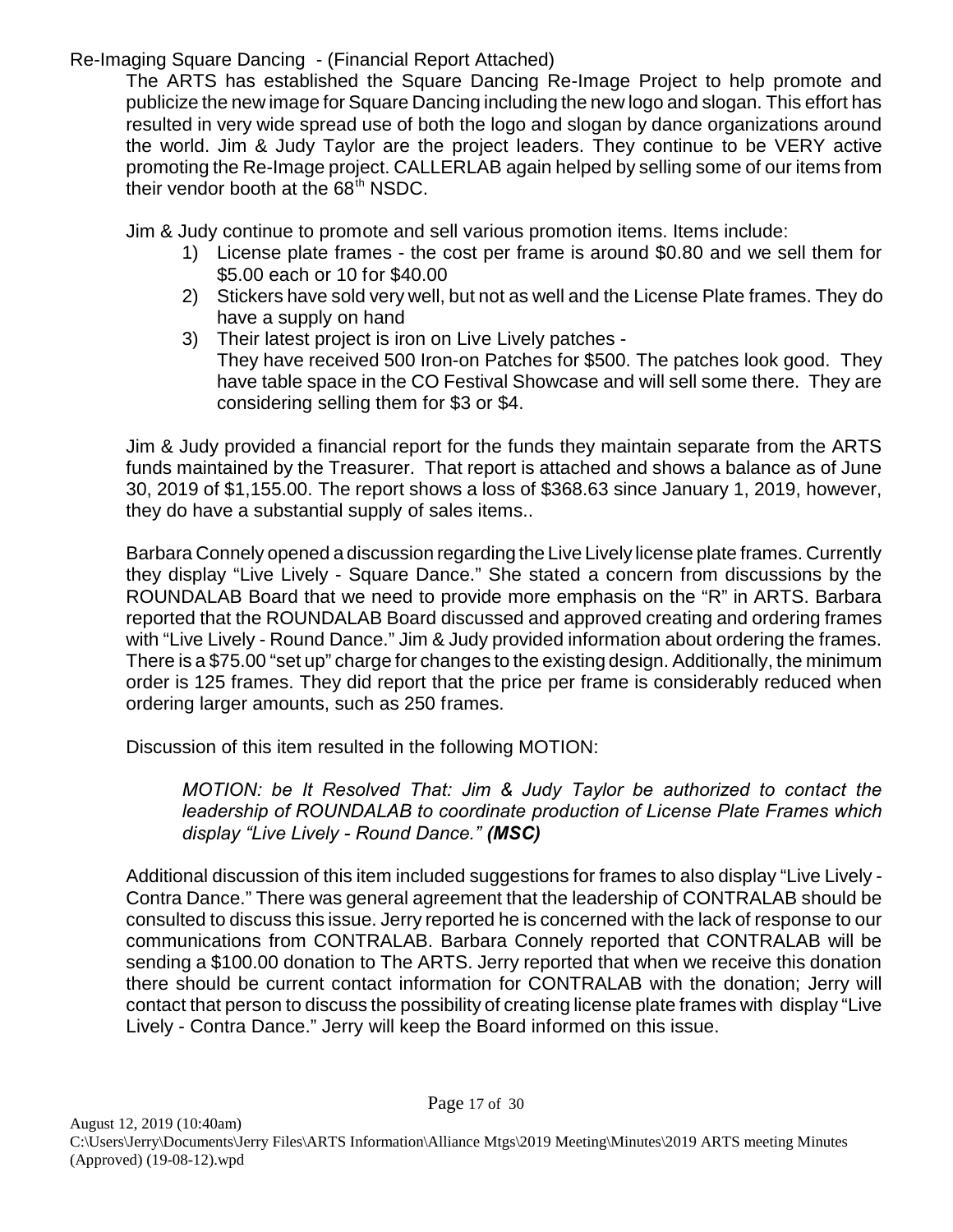## ARTS Award -

This item concerns the Patron Of The ARTS award which is intended to recognize people who provide outstanding or continuing support to the ARTS or the dance activity. The Guidelines and Procedures for this award were approved on February 4, 2012 and have been posted on the web site. We have publicized the award numerous times in the Email Tree and Newsletter. Jerry plans to continue this publicity. At this time there have been no nominations for the Patron Of the ARTS award.

#### Facebook Accounts -

#### ARTS Facebook Page -

This item concerns a Facebook Page which has been set up to support The ARTS. All ARTS Governing Board Members have been asked to become a "friend". There was agreement that this could be a marketing venue for the ARTS Grant events. There was also agreement that all Board Members should periodically post comments on the ARTS Face Book page.

In 2017 Scot Byars drafted a document titled "Facebook Primer." This document has been sent to the ARTS Officers, Board Members, Auxiliary Board Members, Individual Members, and others. The document is also posted on the ARTS web site.

We have searched for a volunteer to help with the Facebook page, however, we have not been successful.

#### Re-Image Facebook Page

This item concerns a Facebook Page set up to support the Re-Image Project. All Board Members have been asked to become friends on this page. Jim and Judy Taylor reported they do not have the time nor expertise to do justice to maintaining the Facebook page.

Jim & Judy suggested either a group or ALL Board Members join the page and provide regular (perhaps monthly) articles, stories, photos, and other input for the page.

They also mentioned a discussion they had with Mike Seastrom, from California. They stated he indicated he is interested in helping and they we should contact him to get his input, comments, and ideas. They were asked to contact Mike regarding this issue; they will keep Jerry informed.

## Publications -

This item concerns links on the ARTS web site to Member organization's publications. Jim Weber requested ALL Board Members to **visit the ARTS web site AND to VERIFY** that the links are valid. It is very important that the links on our web site are keep current and valid. If the link(s) are NOT valid, please contact Jim so they can be corrected.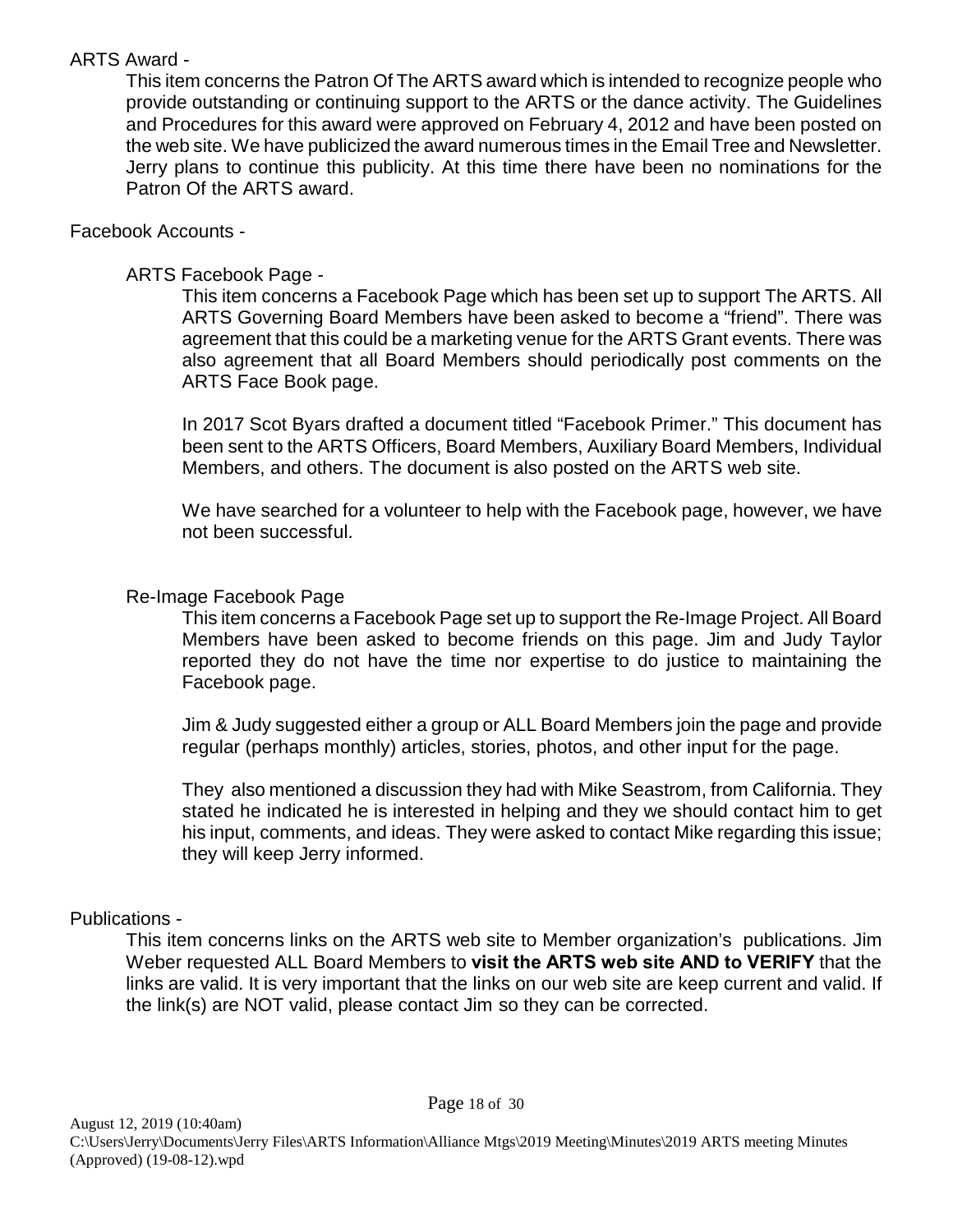## ARTS-Dancetravel.com –

This item concerns a discussion of the travel site. Jim Weber reported he has received information that at least some people have used the web site. He also reported the usages has been VERY limited. All Board Members are again encouraged to check prices on the site at: [www.ARTS-Dancetravel.com](http://www.ARTS-Dancetravel.com)

## \$100 Club -

This item concerns a suggestion to get 1,000 donations of \$100 totaling \$100,000. There has been very limited interest in this issue. Previous discussions have resulted in agreement that this is a great idea but it needs a lot more advertising. There was agreement that this effort, just as with all other fund raising efforts, MUST have a valid project which can be identified, including fund raising goals and more importantly, how the funds will be used.

Edythe Weber reported the following are the Members of the \$100 Club: 1) Bill Flick, 2) Ron Holland, 3) Ron & Marie Selfors, 4) Harry & Pat Nelson, 5) Jerry & Del Reed, 6) Butch & Ampie Hayes, 7) Dana & Donna Schirmer, 8) Jim & Edythe Weber, and 9) John & Daryl Davis.

## Youth Dancer Committee/Coordinator -

This item concerns a discussion of a suggestion that we establish a committee or position which would focus on the area of youth dancers. Areas of interest could be identification of existing youth groups, marketing specifically targeted to youth, and other areas related to youth dancers.

During the 2018 ARTS meeting, there was agreement that the USDA and CALLERLAB both have a heavy commitment to youth. This commitment includes active committee membership and ambitious marketing efforts. There was some discussion of offering to support the existing youth committees. No decision was reached on this item during the meeting and no further action has been taken.

During this meeting Louis Friedlander reported he will be working on this issue during the coming year. He asked if he could gather information and provide more details and perhaps ask for assistance during the 2020 ARTS meeting. There was agreement that this is a good idea and the Board looks forward to the information he will provide.

## Donations Through Amazon Smile -

This item concerns a program set up through AmazonSmile to collect donations to The ARTS from Amazon customers. Information and details of the Amazon Smile donation procedures are posted on the ARTS web site, information has also been sent to the ARTS Email Tree, and has been included in several issues of the ARTS Newsletter. Jerry Reed will continue to publicize AmazonSmile.

Amazon Smile sent a report covering July 1 thru September 30, 2018 in the amount of \$20.64 and the another report covering January 1 and March 31, 2019 in the amount of \$27.16. While these are not significant amounts, they are an increase from over our last report. Jerry believes our promotion is working, however, we need to do much more.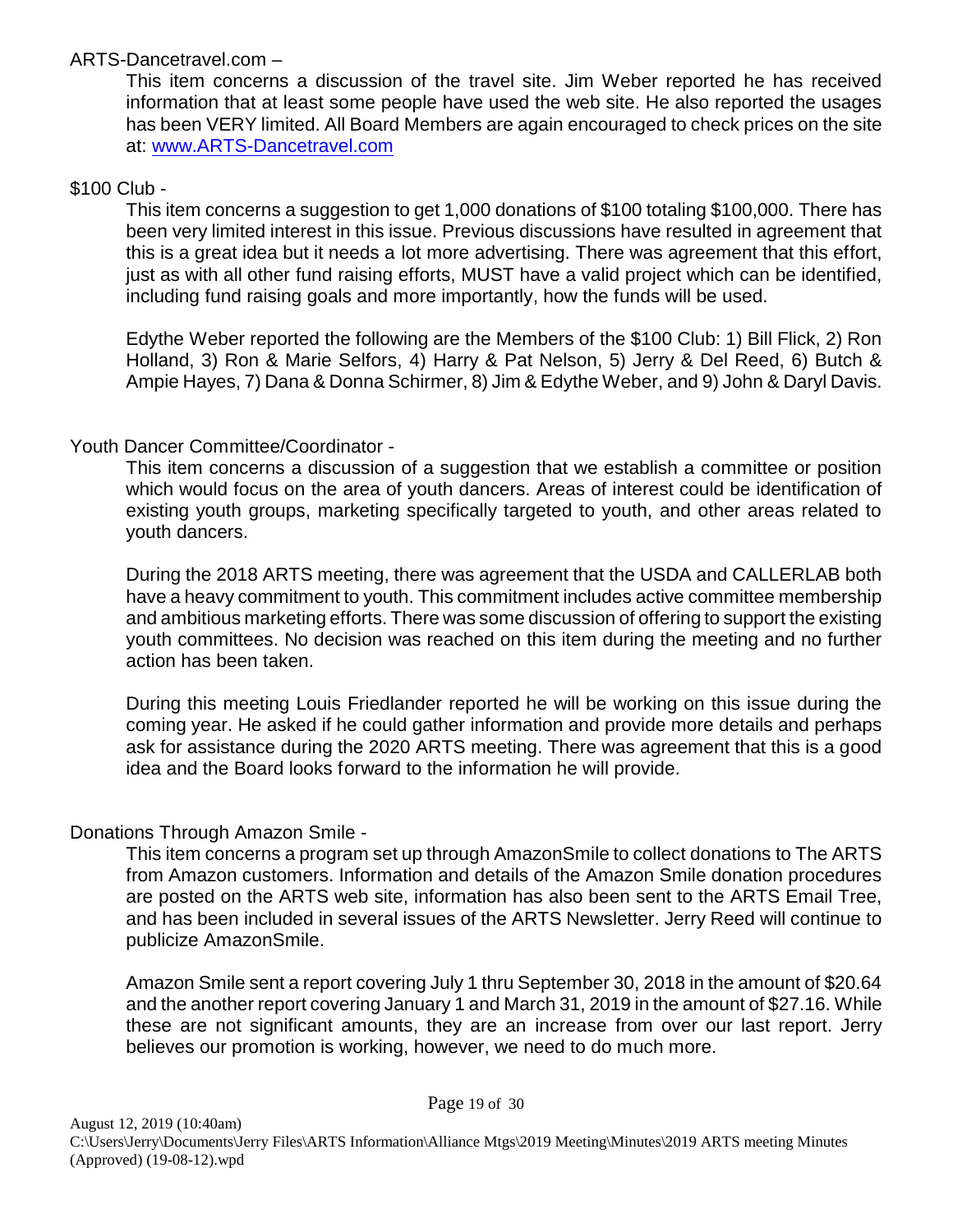Information/Publicity For Publications -

This item concerns a suggestion that we produce a CD or other electronic file with short information, publicity, and ads which would be provided to the various dance publications. The data would be provided with a note that information could be used as "filler" as needed. These articles should include all activities the ARTS is involved with.

Discussion of this item during the 2018 ARTS meeting resulted in agreement that Erin Byars, Jim Weber, and Jerry Reed be authorized to distribute a CD with information, articles, and ads to publications as appropriate. Erin reported she has completed work on this project and has sent the data to Jerry. He will forward the data to Jim Weber and others for further distribution.

Candidates - Assistant Executive Director -

This item concerns a discussion of how to identify candidates for the position of Assistant Executive Director. There have been numerous efforts to find a candidate for this position. Including several articles in the ARTS Newsletter. There have been no responses. The following is the description of this position:

#### **"This position would be filled by a volunteer who would serve at the pleasure of the Board directly under the Executive Director and would provide support and services to the organization as directed by the Executive Director."**

Candidates do not have to be a Board Member, however, it is highly recommended that candidates be actively involved with our dance activity. The primary function of this person would be to learn the duties and responsibilities of the Executive Director with the final goal of assuming the Executive Director position.

## *Jerry Reed VERY strongly suggested that all Board Members help in the search for candidates.*

Fund Raising & How To Distribute Donated Funds -

This item concerns a discussion of projects or other uses for funds donated to the ARTS. There have been discussions of what we intend to accomplish with the funds donated to The ARTS. There has been general agreement that identification and description of a specific project is important; however, there has not been any firm commitment nor identification of a specific idea or project.

There has been agreement that publicity of ways to donate to the ARTS is a good idea. Various ways to donate have been identified and include:

- 1) Donations included in wills
- 2) Distribution of assets such as stocks/bonds
- 3) Direct cash donations
- 4) Donations from Benefit Dances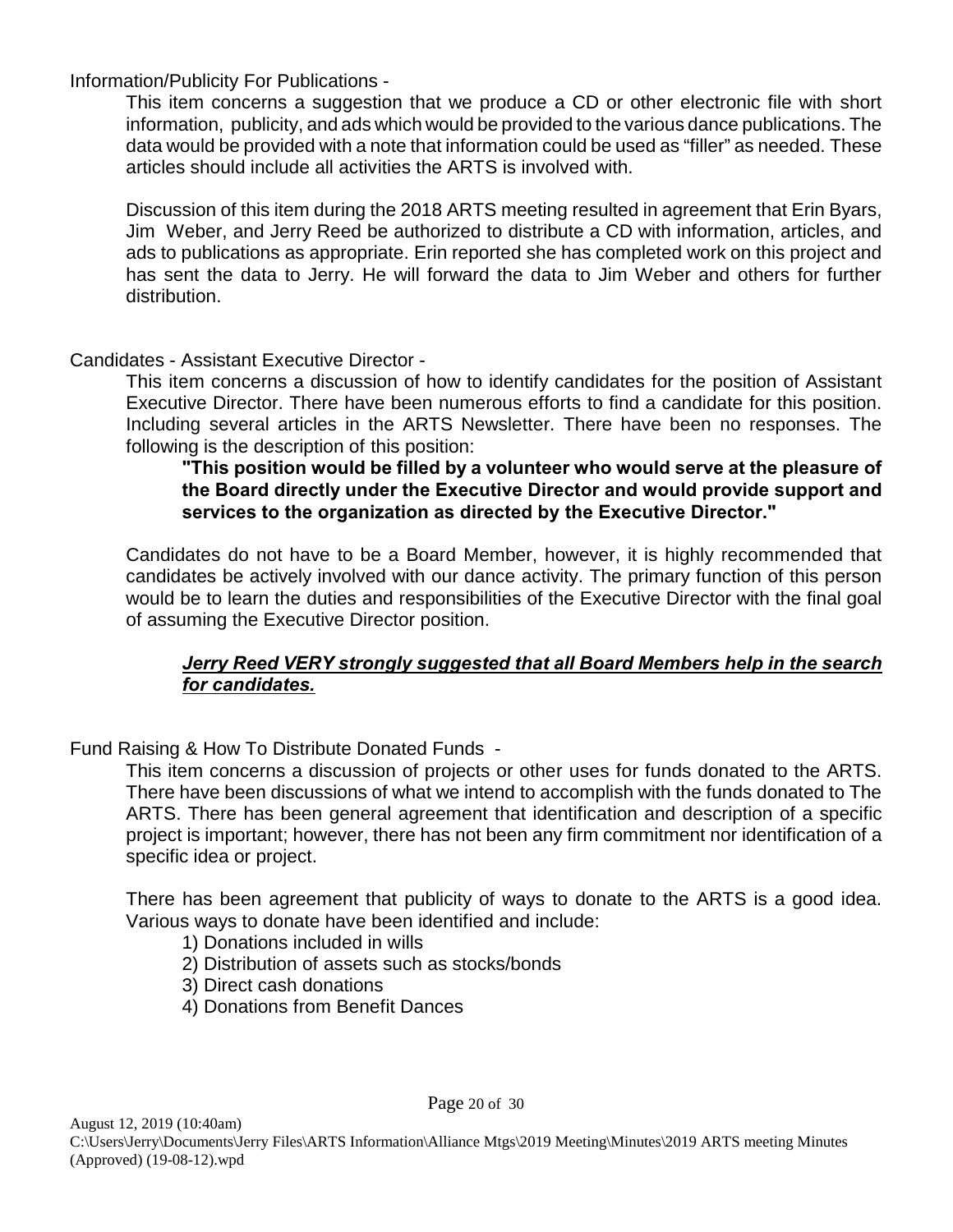Video Promotion Project (TV and Online) - (Attachment)

This item concerns a discussion of the video production and online or TV broadcasting of videos produced by Michael Streby. The attachment is the "Shot List" created by Michael to provide an idea of the final video.

 During he 2018 ARTS meeting, Michael discussed the several issues including suggestions to support production of the video(s). He reported there is an extremely large amount of video posted on You Tube. A concern with these videos is that very few, if any, provide information about how to find lesson or dance location or any other important information about the activity.

Michael has volunteered to lead this project, primarily in the area of video production. He provided the following additional information.

- 1) A proposed budget
- 2) Possible resource for "voice over" from actual Doctors
- 3) Mike Hogan has agreed to provide "voice over" for marketing information
- 4) Other than travel costs, there MAY **not** be tremendous production costs
- 5) Test marketing is VERY expensive and that is where the majority of cost will be
- 6) Use of Facebook target marketing seems to be the best option
	- A) Facebook target marketing can be extremely specific
	- B) A proposed budget of \$5,000 is not unreasonable
	- C) Targeting an appropriate specific demographic and geographic area would be critical
	- D) Marketing expertise is critical to select proper demographic and geographic target area
	- E) Careful and detailed follow up (survey) is critical for evaluation of marketing effort
	- F) After initial survey results are evaluated additional test marketing in other areas would be appropriate
- 7) The following are the basic steps to create the videos:
	- A) Create the required scripts
	- B) Create and edit a "shot list" to identify all pieces of video to meet the goals of the script
	- C) We will have a better idea of costs after creation of scripts and shot lists

Discussion of this item included the following issues:

- A) Suggestions for fund raising in the specific target areas
- B) Estimated time line for production of six months
- C) Possibility of launch near February 29, 2020, which is the date of proposed benefit dances
- D) A tremendous effort by ALL Board Members, club Members, dance leaders, and others will be critical to "spread the word" to get the video posted and tagged on a VERY large number of Facebook accounts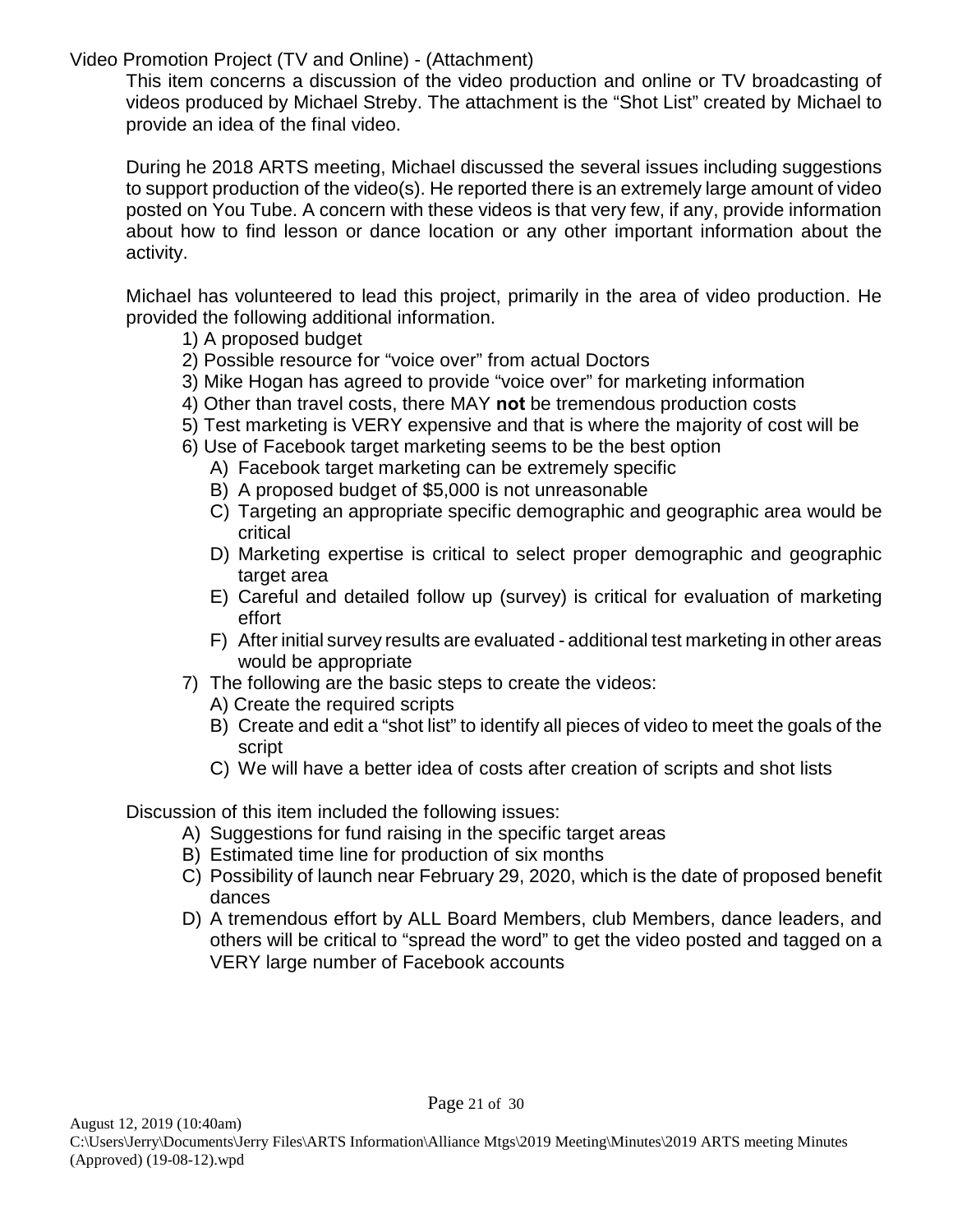ARTS LOG 19-0518-001 (REQUEST ACTION) (Video Project - Budget) was created to gather information regarding Michael's estimate of the money needed to begin this project.

In response to this LOG Michael submitted the following estimated budget:

| 1) Expert (Doctor) video appearance fee | $= $1000$  |
|-----------------------------------------|------------|
| 2) Travel expenses to shoot the expert  | $= $ 500$  |
| 3) Expert (Caller) video appearance fee | $= $250$   |
| 4) Travel Expense to shoot the Caller   | $= $ 500$  |
| 5) Test run Facebook ad                 | $= $5000$  |
| <b>TOTAL BUDGET</b>                     | $= $7,250$ |

Michael plans to reduce expenses as much as possible.

After discussion of this item, the following MOTION was submitted:

*MOTION: Be It Resolved That: A budget of \$7,250 be approved for the Video Promotion Project as described by Michael Streby. Funds to be expended and accounted for by Michael Streby. (MSC)*

#### **(NOTE - Michael will submit receipts and request payment as expenses come up. Jerry will keep the Board informed, as appropriate)**

## **NEW BUSINESS –**

Access to ARTS Online Bank Information -

This item was requested by Jim Maczko and concerns a discussion of a proposal that the Executive Director be granted access to the ARTS online bank account information. The intention of this proposal is ONLY to allow Jerry to monitor the ARTS bank account for the SOLE purpose of early and more timely notification of contributions and major expenses. **The Executive Director would NOT be authorized to initiate any transactions**.

There is absolutely NO intent to interfere with the duties of the ARTS Treasurer nor to have access to the ARTS accounting software.

Unfortunately, Jim had to leave the meeting early, due to a change by the airline in his flight home. Therefore, this item was tabled for further discussion until the 2020 ARTS meeting in Spokane, WA in June 2020.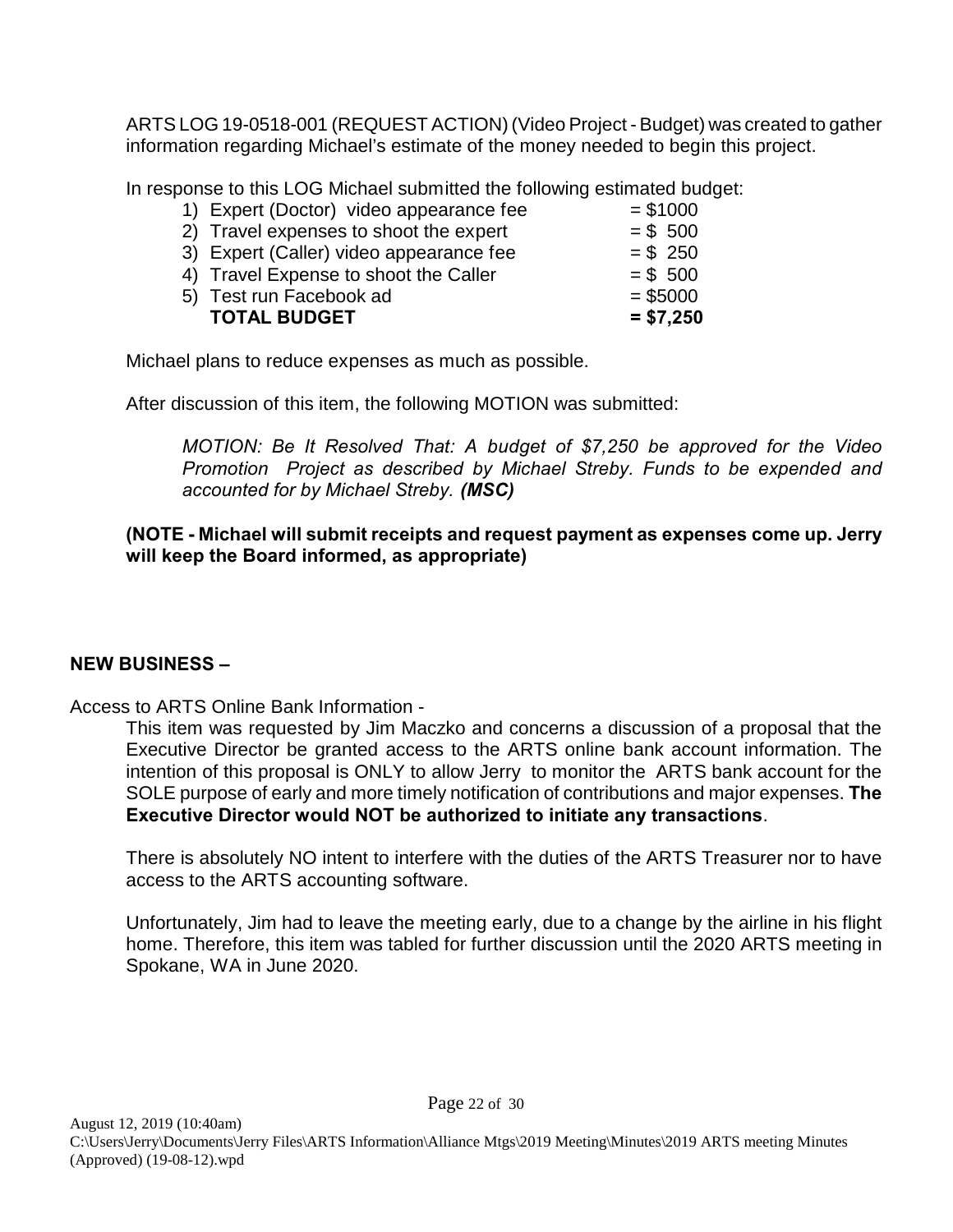Bylaws Amendment - Article IV - Officers

This item concerns a discussion of proposed Bylaws changes to Article IV - Officers. The current Bylaws require a secret vote during the election of the Officers. Our past procedure has been to simply approve the slate of nominees by voice vote. The current Bylaws also restrict the Chair and Vice Chair to two consecutive terms in the same office. Historically the Executive Director has been concerned with the issue of finding volunteers to serve in the Chair and Vice Chair positions.

The Executive Director is asking the Board to review and discuss the following two proposed changes to the Bylaws.

MOTION: Be It Resolved that Article IV – Officers, Section 3, Paragraphs B be amended to read: "B. Voting for office shall be by secret ballot **or voice vote on entire slate of nominees.**"

MOTION: Be It Resolved That: the following NOTE be added to Article IV – Officers, Section 3, Paragraph F.

#### "**(NOTE - The restriction on consecutive terms may be waived upon majority approval of the Board)"**

Discussion of this item resulted in a decision that this item, including both of the above MOTIONS, will be submitted to the Board for review and discussion via an ARTS LOG, in accordance with standard operating procedures. There was further agreement that this item will be submitted, discussed, and voted on during the 2020 ARTS meeting in Spokane, WA, in accordance with Article XI - Amendment of Bylaws.

Election - 2019/2020 Officers -

The following list of candidates is submitted for consideration and vote.

Chair - Butch & Ampie Hayes Vice Chair - Erin & Scot Byars Treasurer - Edythe Weber Secretary - Jim & Judy Taylor

Prior to the vote, Chair Butch Hayes will ask if there are any other nominations, there being none, the the following MOTION was is submitted:

*MOTION: Be It Resolved that: The following candidates be elected as the ARTS Officers for 2019/2020: Chair- Butch & Ampie Hayes, Vice Chair, Erin Byars, Secretary - Jim & Judy Taylor, and Treasure - Edythe Weber. (MSC)*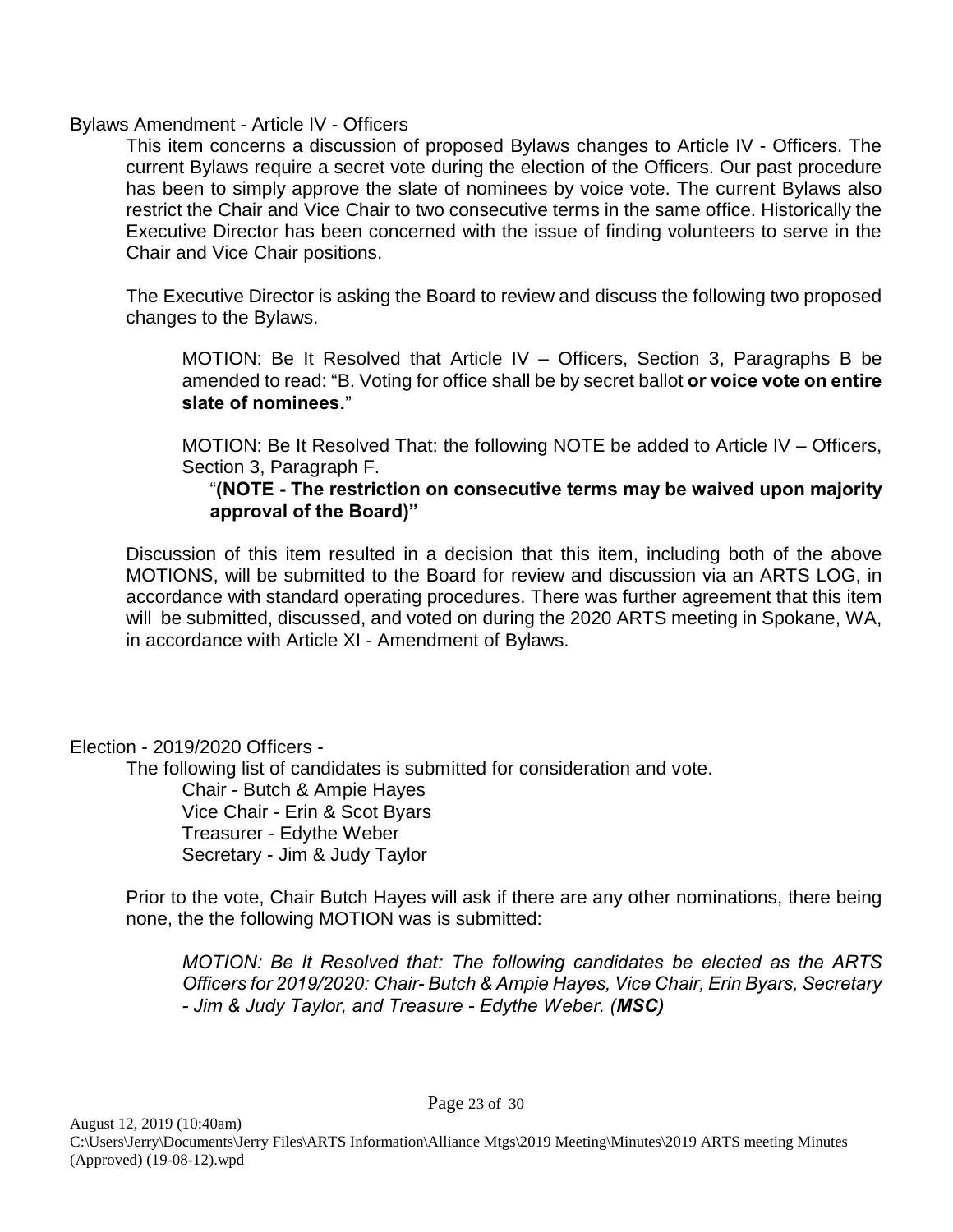## NEXT MEETING -

The following MOTION was submitted:

*MOTION: Be It resolved that: The 2020 ARTS meeting will be held in Spokane, WA on Sunday, June 21, 2020 immediately following the 69th NSDC. (MSC)*

Meeting adjourned Sunday, June 30, 2019 at 12:45 PM.

Submitted by, Jerry L. Reed Executive Director Transcribed from audio

Page 24 of 30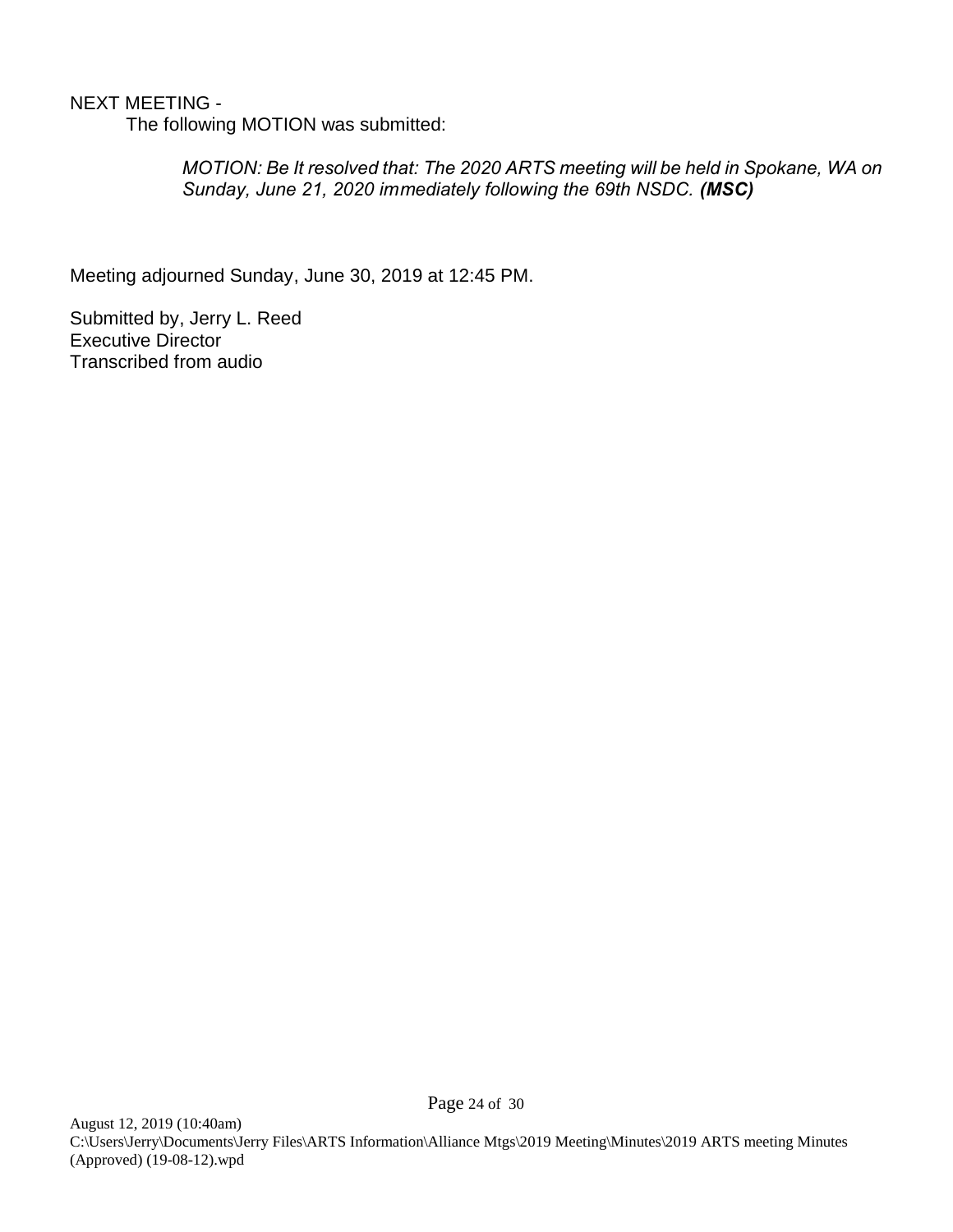#### June 2019 ARTS Meeting Minutes (Page 1 of 1) **Attachment 1 Treasurer Report -**

| TOTAL FUNDS AVAILABLE AS OF JUNE 30, 2018<br>(As reported during 2018 meeting) = $$15,866.31$<br>\$10,609.14 in CDs<br>\$5,257.17 in checking account |                                    |                                         |
|-------------------------------------------------------------------------------------------------------------------------------------------------------|------------------------------------|-----------------------------------------|
| Beginning Balance (July 7, 2018)<br>\$1,557.75 designated for re-Imaging<br>\$1,841.09 designated general funds                                       | \$3,398.84                         |                                         |
| Income:                                                                                                                                               |                                    |                                         |
| Transfer from CD                                                                                                                                      | \$10,625.61                        | $(2018 = $0.00)$                        |
| Donations -                                                                                                                                           |                                    |                                         |
| Re-imaging Project -                                                                                                                                  | \$1,278.15                         | $(2018 = $125.00)$                      |
| \$100 Club -<br>Legacies & Bequests                                                                                                                   | \$400.00<br>\$100.00               | $(2018 = $200.00)$<br>$(2018 = $0.00)$  |
| Governing Board -                                                                                                                                     | \$1,500.00                         | $(2018 = $1,500.00)$                    |
| Donations (Other) -                                                                                                                                   | \$700.00                           | $(2018 = $1,000.00)$                    |
| TOTAL DONATIONS -                                                                                                                                     | \$3,978.15                         | $(2018 = $2,825.00)$                    |
| Dues -                                                                                                                                                |                                    |                                         |
| Associate Dues -                                                                                                                                      | \$200.00                           | $(2018 = $100.00)$                      |
| Individual Dues -                                                                                                                                     | \$250.00                           | $(2018 - $225.00)$                      |
| TOTAL DUES -                                                                                                                                          | \$450.00                           | $(2018 = $325.00)$                      |
| Fund Raising -                                                                                                                                        |                                    |                                         |
| AmazonSmile Program -                                                                                                                                 | \$<br>61.37                        | $(2018 = $53.64)$                       |
| Add-A-Buck -<br><b>TOTAL FUND RAISING -</b>                                                                                                           | \$<br>\$<br>28.00<br>89.37         | $(2018 = $60.00)$<br>$(2018 = $113.64)$ |
| TechSoup -                                                                                                                                            | \$<br>231.00                       | $(2018 = $0.00)$                        |
| <b>TOTAL INCOME -</b>                                                                                                                                 | \$15,374.13                        | $(2018 = $3,263.64)$                    |
|                                                                                                                                                       |                                    |                                         |
| Expenses:                                                                                                                                             |                                    |                                         |
| <b>Executive Director -</b>                                                                                                                           | \$1,200.00                         | $(2018 = $1,200.00)$                    |
| TechSoup Order -<br>Advertising -                                                                                                                     | \$316.00<br>\$575.00               | $(2018 = $18.00)$<br>$(2018 = $575.00)$ |
| Grant Funds -                                                                                                                                         |                                    | $(2018 = $92.50)$                       |
| Internet&Web Related Exp -                                                                                                                            | $$200.00$<br>$$229.00$<br>$$63.19$ | $(2018 = $229.05)$                      |
| Miscellaneous Expenses -                                                                                                                              |                                    | $(2018 = $0.00)$                        |
| Printing & Reproduction -                                                                                                                             | \$<br>417.96                       | $(2018 = $0.00)$                        |
| <b>TOTAL EXPENSES -</b>                                                                                                                               | \$3,001.20                         | $(2018 = $2,114,55)$                    |
|                                                                                                                                                       |                                    |                                         |
| <b>TOTAL FUNDS AVAILABLE -</b>                                                                                                                        |                                    |                                         |
| <b>Checking Account Balance (June 30, 2019)</b>                                                                                                       | \$17,630.10                        |                                         |
| \$3,583.90 designated for Re-Imaging<br>\$14,046.20 designated general funds                                                                          |                                    |                                         |
| $(June 30, 2018 = $15,866.31)$                                                                                                                        |                                    |                                         |
| $(June 30, 2017 = $14,683.45)$                                                                                                                        |                                    |                                         |
| $(June 30, 2016 = $12,804.94)$                                                                                                                        |                                    |                                         |
| $(June 30, 2015 = $14,387.88)$                                                                                                                        |                                    |                                         |
|                                                                                                                                                       |                                    |                                         |
| <b>GAIN or LOSS -</b>                                                                                                                                 |                                    |                                         |
| This year (2018/2019) Gain \$1,763.79<br>Previous Year (2017/2018) Gain = \$1,182.86)                                                                 |                                    |                                         |

#### **Certificates of Deposit (CD) - Both Have been redeemed**

Page 25 of 30 8/12/2019 10:40AM C:\Users\Jerry\Documents\Jerry Files\ARTS Information\Alliance Mtgs\2019 Meeting\Minutes\2019 ARTS meeting Minutes (Approved) (19-08-12).wpd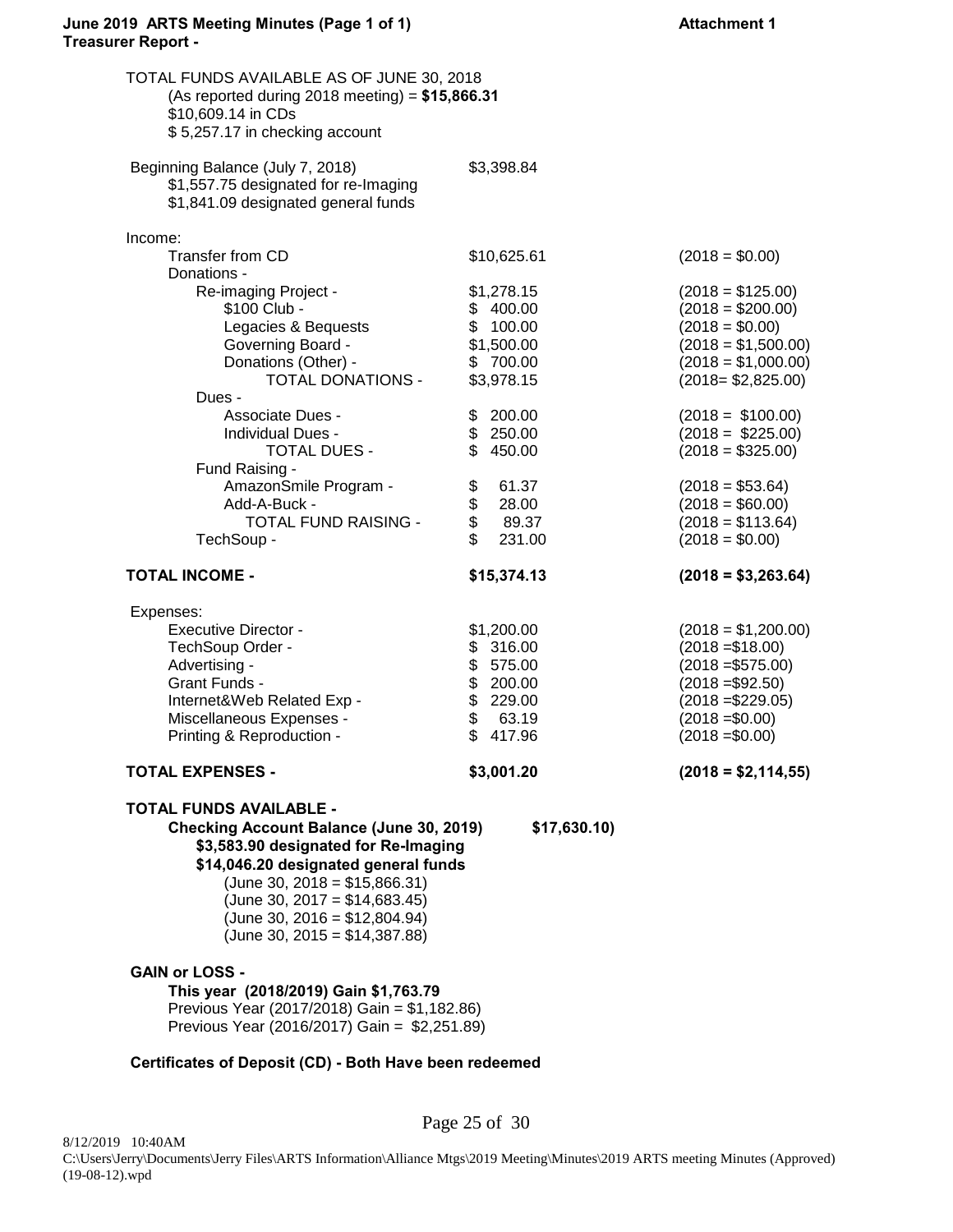#### **June 2019 ARTS Meeting Agenda (Page 1 of 2) Attachment 2 ARTS LOGS Item 4**

#### **ARTS Governing Board and Officers Actions July 2018 Thru June 2019**

#### **ARTS LOG 18-0709-001 (2018 Mtg Minutes)**

Action completed as of 07-31-2018. The purpose or this LOG is for the Board and Officers to review the minutes of the 2018 ARTS meting and provide comments, additions, deletions, or corrections. The results of this LOG was approval of the following MOTION by the ARTS Board:

*MOTION: Be It Resolved That: The minutes of the 2018 ARTS meeting held July 1, 2018 in Kansas City, MO be approved*. (MSC)

#### **ARTS LOG 18-0713-001 (Donation Forms - Codicil & Bequest)**

Action Completed as of 08-09-2018. The purpose of this LOG is for the ARTS Officers to review and discuss two forms intended to assist people who would like to arrange for a donation to the ARTS either in a codicil to their will or a direct bequest. The results of this LOG was that the ARTS Officers DID NOT approve the following MOTION:

*MOTION: Be It Resolved That: The proposed codicil and the proposed bequest form, intended to be used by people wishing to donate to the ARTS, be approved.*

#### **LOG 18-0807-001 (ARTS SEP 2018 Newsletter - Request)**

Action completed as of 08-17-2018. The purpose of this LOG is to request input from the ARTS Officers, Board, Individual Members, and Auxiliary Board Members for information for the September 2018 issue of the ARTS Newsletter. The results of this LOG were that there were NO responses.

#### **LOG 18-0821-001 (ARTS SEP 2018 Newsletter)**

Action completed as of 09-11-2018. The purpose of this LOG is for the ARTS Officers to review, discuss, and vote on the September 2018 ARTS Newsletter. The results of this LOG was approval of the following MOTION by the ARTS Officers:

*MOTION: Be It Resolved That: The September 2018 ARTS Newsletter be approved.*

#### **ARTS LOG 18-0911-001 (68th NSDC Round Table Panel)**

Action Completed as of 09-16-2018. The purpose of this LOG is for the Board to review a request from the 68th NSDC for a panelist for a Round Table discussion during the 68th NSDC in Atlanta, GA. The topic for the Round Table is "But We Have Always Done It This Way." The discussion is scheduled for Friday, June 28, 2019. The starting time has not yet been determined.

The result of this LOG was selection of Butch Hayes as the ARTS representative on the Round Table discussion during the 68th NSDC.

#### **ARTS LOG 18-1226-001 (DISCUSS) (January 2019 ARTS Newsletter)**

Action completed as of 01-15-2019. The purpose of this LOG is for the ARTS Officers to review and discuss January 2019 Newsletter. The result of this LOG was approval of the January 2019 ARTS Newsletter by the ARTS Officers as shown below:

*MOTION: Be It Resolved That: The January 2019 2018 ARTS Newsletter be approved.*

#### **ARTS LOG 19-0117-001 (Input Request - 2020 ARTS Seminar)**

Action completed as of 02-01-2019. The purpose of this LOG is to request the ARTS Officers and Board to submit topic suggestions for the ARTS Seminar to be presented during the 69th NSDC in Spokane, WA in June 2020. The result of this LOG was identification of topics and staff for the ARTS Seminar during the  $69<sup>th</sup>$  NSDC.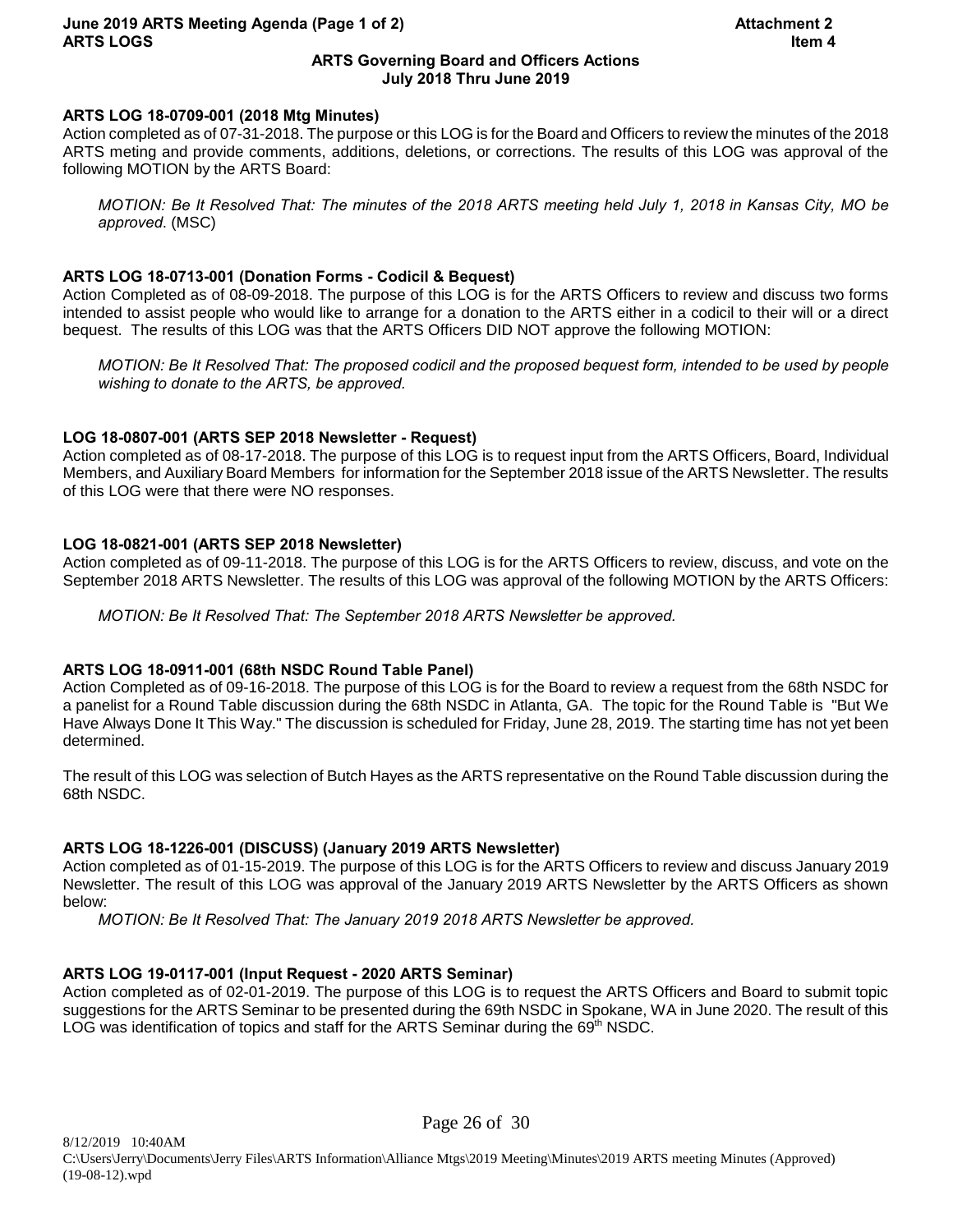#### **ARTS LOG 19-0221-001 (Video Promotion Project - Plan Of Action [POA] - Status #2)**

Action completed as of 05-24-2019. The purpose of this LOG is for the Video Promotion Project group to review the Video Promotion Project and determine how to proceed. The result of this LOG was The result of this LOG was:

 Jerry's proposed action at this time: discuss and identify target groups. There was only one response and that was to approve Jerry's proposal. Jim & Judy approved Jerry's proposal. They also stated "Let's get on with it. The target group may include age range, selected cities, education and/or other Facebook options. Let's also review Michael's work while it is still fresh."

Work on this project has been slow, to say the least. However, no further action will be taken at this time.

Michael has submitted a proposed budget, which will be submitted to the Board during the 2019 ARTS meeting. Additional action will be taken after the meeting.

#### **ARTS LOG 19-0317-001 (Video Project - Shot List)**

Action completed as of 19-05-13. The purpose of this LOG was for the Video Promotion Project group to review the draft shot list submitted by Michael Streby and submit comments and suggested action. There was only one response to the LOG. They approved a proposal that Michael Streby be requested to draft a proposal to be presented to the ARTS Board for action. They also approved a proposal to expand members of this group to gather more information

Jerry submitted ARTS LOG 19-0519-001 to request the Board for input and suggestions for additional Team Members.

Jerry also requested Michael Streby to draft a proposal to be presented to the ARTS Board during the 2019 ARTS meeting.

#### **ARTS LOG 19-0426-001 2019 ARTS Meeting**

Action completed as of 19-05-11. The purpose of this LOG is for the ARTS Board and others to provide input for the agenda for the 2019 ARTS meeting. The result of this LOG was that there were NO responses to add items to the agenda.

#### **ARTS LOG 19-0518-001 (Video Project - Budget)**

Action completed as of 05-25-2019. The purpose of this LOG is to request Michael Streby to draft a proposal, with budget, describing the actions and estimated cost required to create the initial promotional videos. The proposal also needs to include how the videos will be distributed and utilized. The proposal needs to be completed and reviewed prior to publication of the agenda for the 2019 ARTS meeting. Michael is also requested to present this proposal and information to the ARTS Board during the 2019 meeting.

The result of this LOG was submission of a proposed budget for the Video Promotion Project to the Executive Director and approval of the entry for this item for the 2019 ARTS meeting, including the proposed budget.

#### **ARTS LOG 19-0519-001 (Video Project - Additional Team Members)**

Action completed as of 06-01-2019. The purpose of this LOG is to request the ARTS Board to review information regarding the Video Promotion Project and to provide suggestions for additional Members for the Team to help work on the project.

The result of this LOG was that there were a couple of suggestions. This issue will be discussed further during the 2019 ARTS meeting.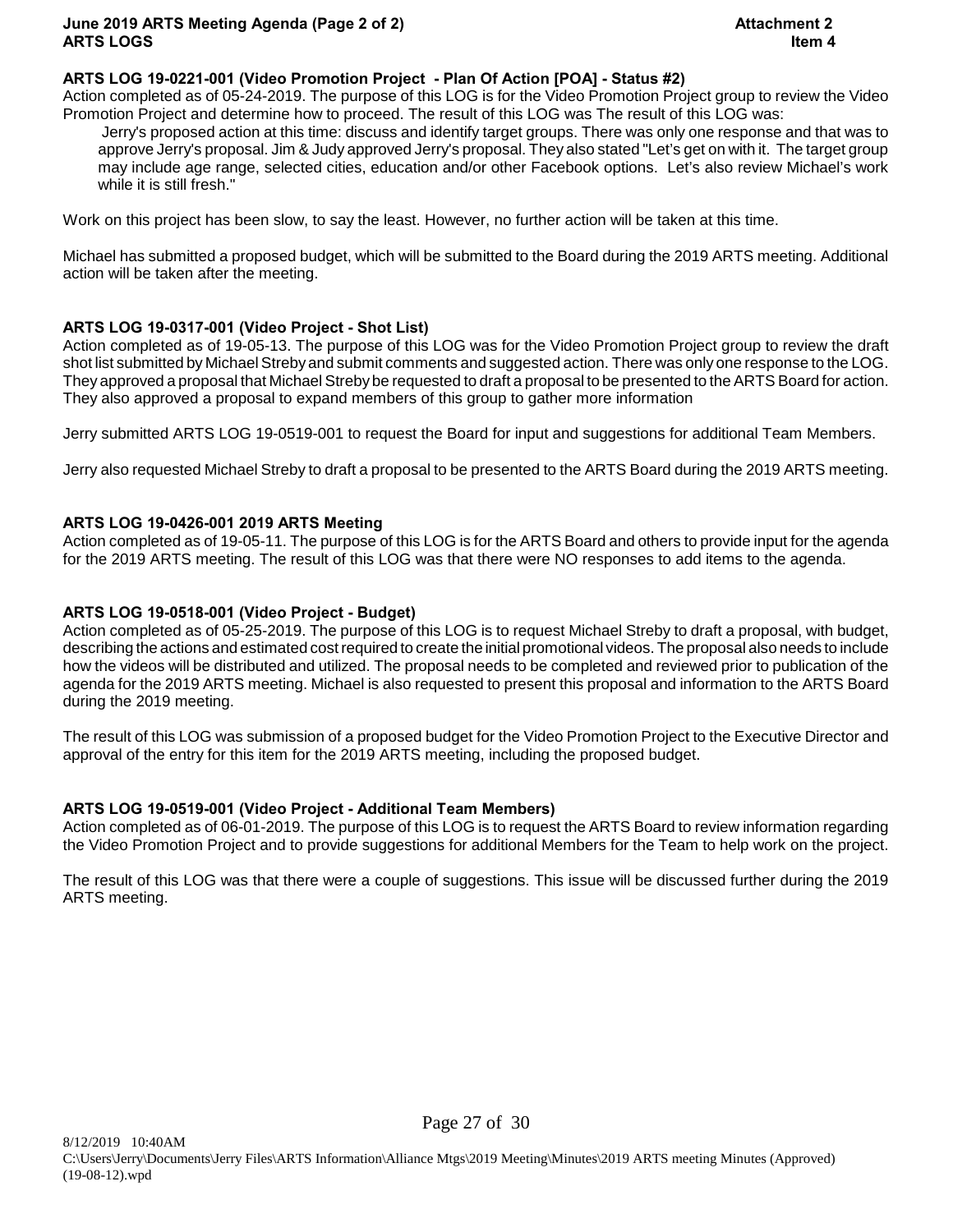## 2019 ARTS Meeting

Attachment Re‐Image project Financial Statement

|                                        |              |            | Re-Image Fund |                       |              |          |
|----------------------------------------|--------------|------------|---------------|-----------------------|--------------|----------|
|                                        | 2019 Summary | to date    |               |                       | 2018 Summary |          |
| Key                                    | Spent        | Received   |               | Key                   | Spent        | Received |
| RDonate                                |              |            |               | RDonate               |              |          |
| Rframes                                |              | 387.46     |               | Rframes               |              | 2,004.72 |
| Rpatches                               |              |            |               | Rpatches              |              |          |
| <b>RStickers</b>                       |              | 154.45     |               | <b>RStickers</b>      |              | 155.75   |
| <b>SFrames</b>                         | 312.27       |            |               | <b>SFrames</b>        | 892.66       |          |
| Smail                                  | 32.75        |            |               | Smail                 | 126.47       |          |
| Sother                                 | 40.61        |            |               | Sother                |              |          |
| Spatches                               | 515.46       |            |               | Spatches              |              |          |
| <b>SSticker</b>                        | 9.45         |            |               | <b>SSticker</b>       | 274.24       |          |
|                                        | 910.54       | 541.91     |               |                       | 1,293.37     | 2,160.47 |
| Since 1/1/2019                         |              | $-5368.63$ |               | Since 1/1/2018        |              | \$867.10 |
| 12/31/18 Balance                       |              | 1523.63    |               | 12/31/17 Balance      |              | 656.53   |
| <b>Taylor Balance</b>                  |              | 1,155.00   |               | <b>Taylor Balance</b> |              | 1,523.63 |
|                                        |              |            |               |                       |              |          |
| Submitted to 6/30/2019 ARTS Meeting by |              |            |               |                       |              |          |
| Jim & Judy Taylor                      |              |            |               |                       |              |          |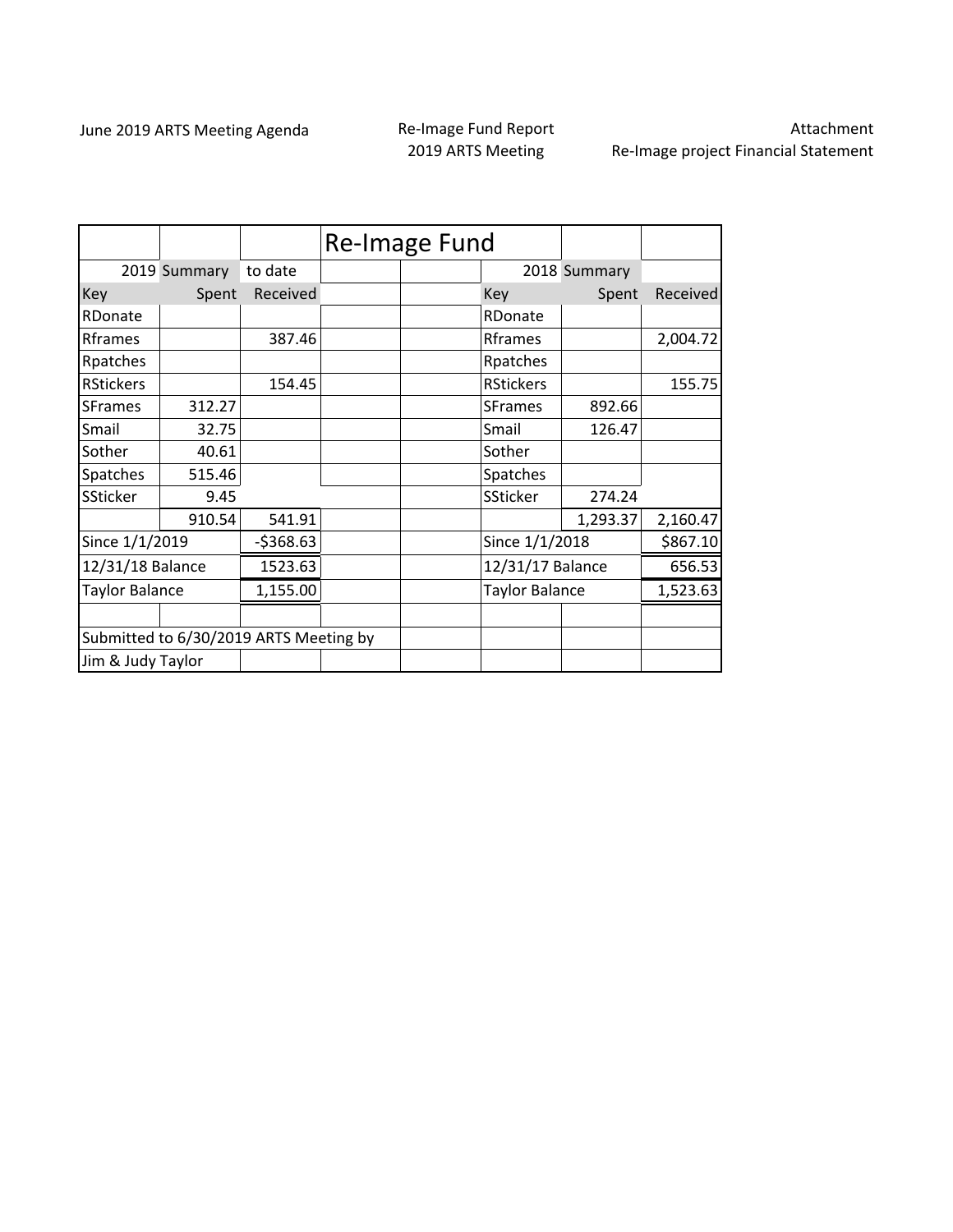## VOLUNTEER OPPORTUNITY ARTS ASSISTANT EXECUTIVE DIRECTOR (July 2019)

The Alliance for Round, Traditional, and Square - Dance (ARTS) announces the search for a volunteer to fill the position of Assistant Executive Director.

The following is the description of this position:

**"This position would be filled by a volunteer who would serve at the pleasure of the Board directly under the Executive Director and would provide support and services to the organization as directed by the Executive Director."**

Candidates do not have to be a Board Member nor closely involved with the operation of the organization. However, it is highly recommended that candidates be actively involved with our dance activity.

The primary function of this person would be to learn the duties and responsibilities of the Executive Director, a paid position. The goal is to find a person who will assume the position of Executive Director, at some future date.

Candidates should be very familiar with the dance activity. A strong familiarity with general office procedures, including electronic mail procedures, would be a definite plus.

Initial time commitment is expected to be less than 20 hour/month.

If you are interested, please contact:

**Jerry Reed, executive Director** Email - [ExecutiveDirector@arts-dance.org](mailto:ExecutiveDirector@arts-dance.org) Phone - 321-794-9645 Mail - 943 Tamarind Circle, Rockledge, FL 32955

Page 29 of 30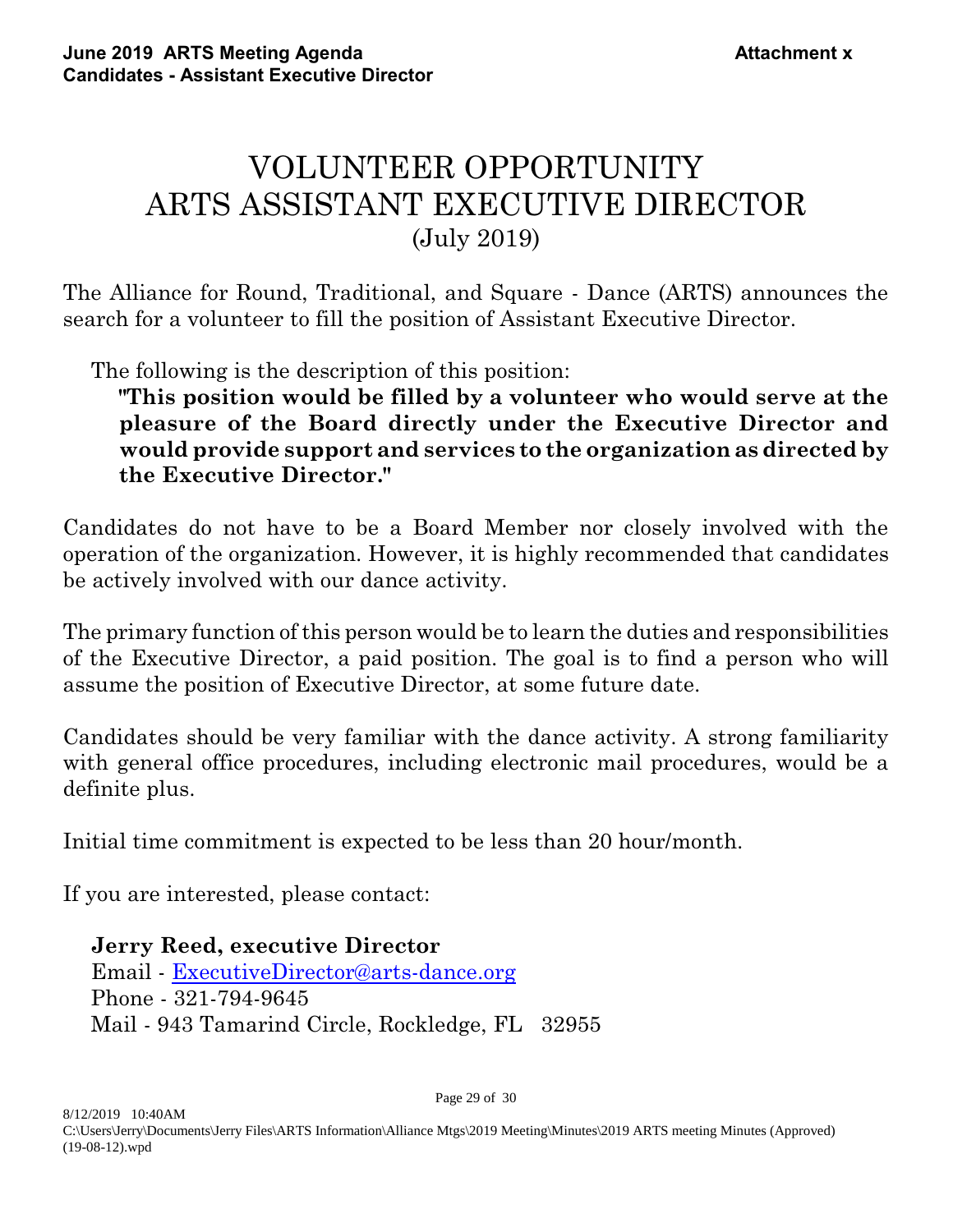



"SHHHHH" "SHHHHH" "SHHHHH"





"It's a secret" "Don't tell"

Square dance benefits discussion by a doctor and caller over square dance with various clothes and music from the 70s



Caller / narrator

"Square dancing could add 10 years to your life, a surprising study shows."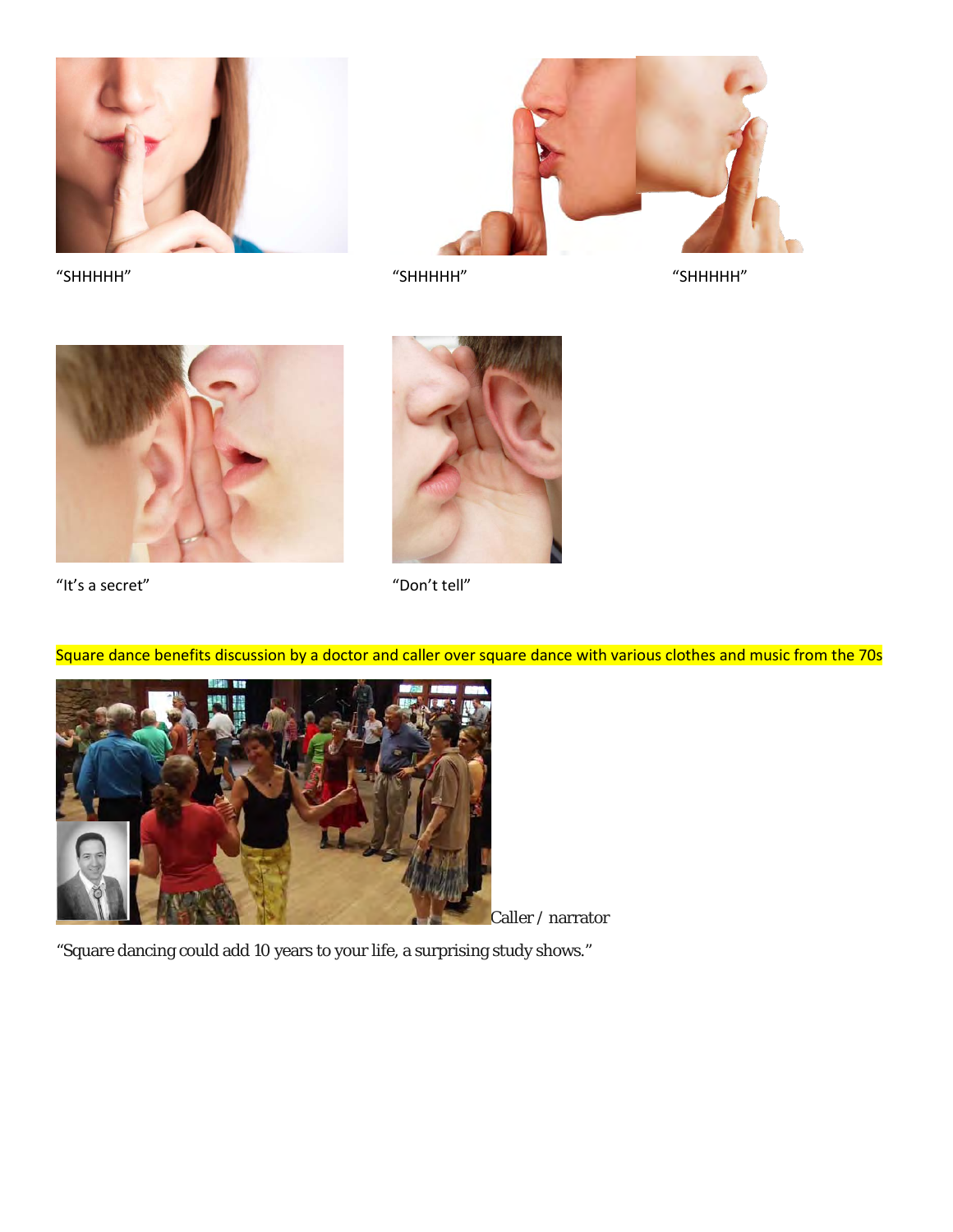

Doctor

"It's clear that square dancing is the perfect exercise. It combines all positive aspects of intense physical exercise with none of the negative elements."

"Square dancing is a low-impact activity requiring constant movement and quick directional changes that help keep the body in shape."



Caller / narrator

"The study was based on physical examination, which indicated that both female and male square dancers could expect to live well into their 80s."

"Doctors say that Square dance movements raise heart rates like many good aerobic exercises should. All the quick changes of direction loosen and tone up the muscles — but not so severely as to cause injury. In square dancing, when you're not moving, you're clapping hands and tapping your feet, which all contribute to long-term fitness."



Doctor

"You don't see a lot of 55-year-old basketball or football players, but 55-65 is just the age when square dancers are hitting their peak,"